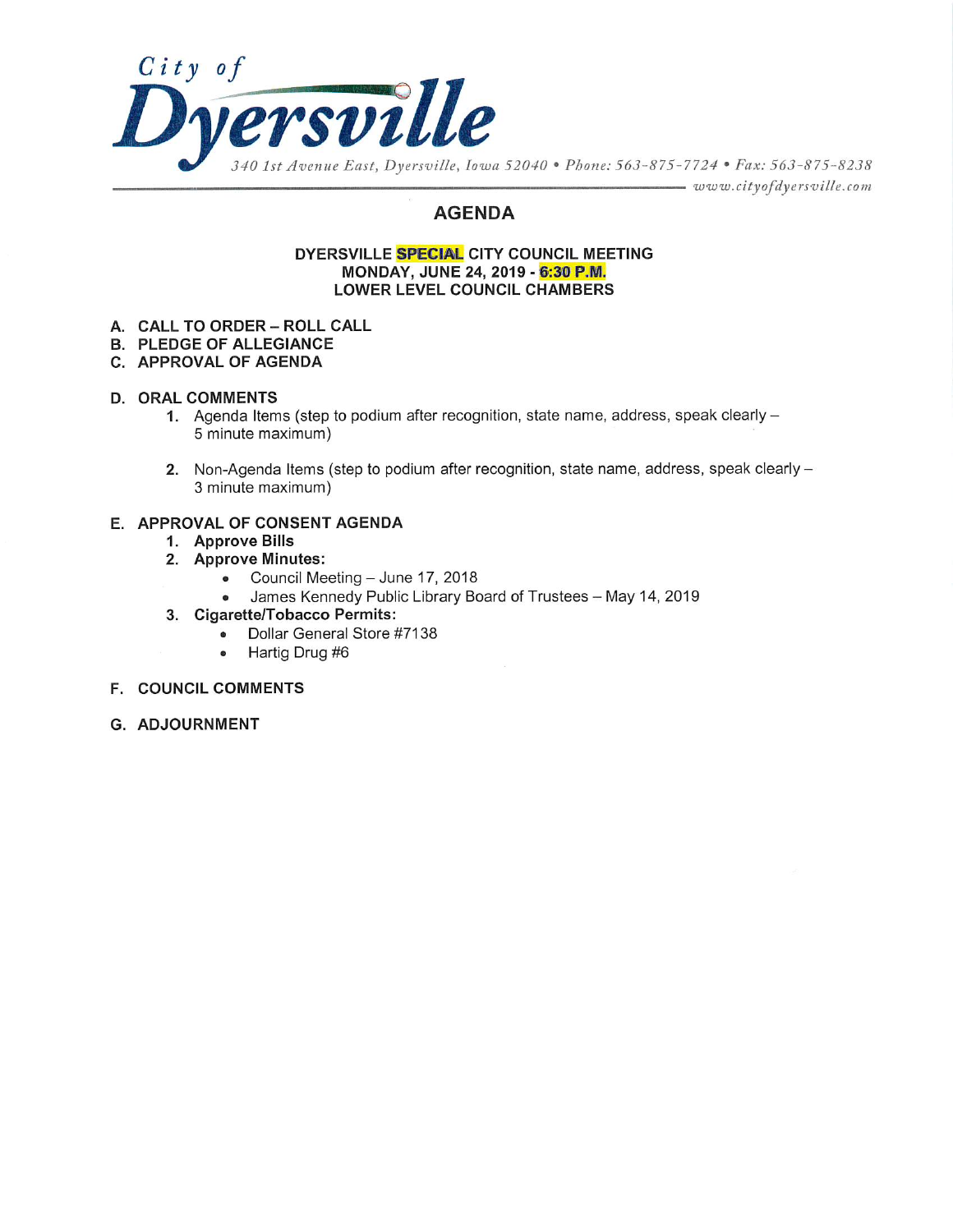

# **Expense Approval Register** Dyersville, IA Packet: APPKT00261 - 06.24.19 AP Bills List

| Vendor Name                                  | <b>Payable Number</b> | Description (Item)                                | <b>Account Number</b> | <b>Account Name</b>                                | Amount    |
|----------------------------------------------|-----------------------|---------------------------------------------------|-----------------------|----------------------------------------------------|-----------|
| Fund: 001 - GENERAL FUND                     |                       |                                                   |                       |                                                    |           |
| Department: 110 - POLICE                     |                       |                                                   |                       |                                                    |           |
| WINDSTREAM                                   | 06.17.19              | Police Phone                                      | 001-5-110-1-63730     | <b>TELEPHONE</b>                                   | 324.65    |
| MURPHY, BRIAN                                | 06.2019               | Cleaning                                          | 001-5-110-1-64316     | <b>CONTRACTS</b>                                   | 30.00     |
|                                              |                       |                                                   |                       | Department 110 - POLICE Total:                     | 354.65    |
| Department: 180 - MISC. COMMUNITY PROTECTION |                       |                                                   |                       |                                                    |           |
| <b>ALLIANT ENERGY</b>                        | 06.18.19              | Electricity                                       | 001-5-180-1-63710     | <b>ELECTRICITY</b>                                 | 151.14    |
|                                              |                       |                                                   |                       | Department 180 - MISC. COMMUNITY PROTECTION Total: | 151.14    |
|                                              |                       |                                                   |                       |                                                    |           |
| <b>Department: 210 - TRANSPORTATION</b>      |                       |                                                   |                       |                                                    |           |
| WINDSTREAM                                   | 06.17.19              | Public Works Phone                                | 001-5-210-2-63730     | <b>TELEPHONE</b>                                   | 207.12    |
| <b>CARTEGRAPH SYSTEMS</b>                    | BD0000261             | <b>Advanced User Tools</b>                        | 001-5-210-2-64322     | <b>CONTRACTED SERVICES</b>                         | 101.45    |
| ZARNOTH BRUSH WORKS INC                      | 0175807-IN            | <b>Gutter Broom</b>                               | 001-5-210-2-65407     | <b>DEPARTMENT SUPPLIES</b>                         | 307.00    |
| MEYER MECHANICAL CONTRA                      | 850                   | Cat 5 Cable                                       | 001-5-210-2-65407     | <b>DEPARTMENT SUPPLIES</b>                         | 93.80     |
| NAVISTAR BMO HARRIS BANK                     | 87598217              | <b>Public Works Truck Lease</b>                   | 001-5-210-2-67270     | <b>NEW EQUIPMENT</b>                               | 2,624.15  |
|                                              |                       |                                                   |                       | <b>Department 210 - TRANSPORTATION Total:</b>      | 3,333.52  |
| Department: 410 - LIBRARY                    |                       |                                                   |                       |                                                    |           |
| AMERICAN TRUST & SAVINGS  06.2019 C          |                       | CC - Meeting - Flight                             | 001-5-410-4-62300     | MEETINGS/TRAINING                                  | 388.00    |
| AMERICAN TRUST & SAVINGS  06.2019 C          |                       | CC - Phone/Internet                               | 001-5-410-4-63730     | <b>TELEPHONE</b>                                   | 385.68    |
| <b>NEWEGG BUSINESS INC</b>                   | 1302079730            | Computer Replacement                              | 001-5-410-4-63750     | MAINTENANCE                                        | 249.99    |
| <b>NEWEGG BUSINESS INC</b>                   | 1302080570            | <b>Computer Upgrades</b>                          | 001-5-410-4-63750     | MAINTENANCE                                        | 173.97    |
| NEWEGG BUSINESS INC                          | 1302236877            | Maintenance - Computer Repl                       | 001-5-410-4-63750     | MAINTENANCE                                        | 749.97    |
| EICK, ROBERT                                 | 1906                  | Maintenance - Computer                            | 001-5-410-4-63750     | MAINTENANCE                                        | 450.00    |
| <b>MEYER MECHANICAL CONTRA</b>               | 70346                 | Service/Maintenance Contract                      | 001-5-410-4-63750     | MAINTENANCE                                        | 76.47     |
| MIDWEST BUSINESS PRODUCTS 24995401           |                       | Contract - copier                                 | 001-5-410-4-64316     | <b>CONTRACTS</b>                                   | 379.59    |
| SINGSANK, TIM                                | 06.20.19              | Cleaning Services Wk of 6/14                      | 001-5-410-4-64322     | <b>CONTRACTED SERVICES</b>                         | 150.00    |
| <b>MUVCHAT</b>                               | 0212                  | Programs                                          | 001-5-410-4-65060     | <b>OFFICE SUPPLIES</b>                             | 70.00     |
| AMAZON                                       | 06.01.2019 A          | Supplies - Ear Buds                               | 001-5-410-4-65060     | <b>OFFICE SUPPLIES</b>                             | 17.09     |
| BENTON-HERMSEN, KIMSHIRO                     | 06.12.19              | <b>Program Supplies</b>                           | 001-5-410-4-65060     | <b>OFFICE SUPPLIES</b>                             | 24.41     |
| VONDERHAAR, SHIRLEY                          | 06.21.19              | Program Supplies                                  | 001-5-410-4-65060     | <b>OFFICE SUPPLIES</b>                             | 168.77    |
| AMAZON                                       | 06.24.2019            | <b>Supplies</b>                                   | 001-5-410-4-65060     | <b>OFFICE SUPPLIES</b>                             | 19.98     |
| <b>ACE HOMEWORKS</b>                         | 207512                | Supplies - Sweeper                                | 001-5-410-4-65060     | <b>OFFICE SUPPLIES</b>                             | 25.99     |
| <b>HERITAGE PRINTING CO</b>                  | 98521                 | <b>Program Supplies</b>                           | 001-5-410-4-65060     | <b>OFFICE SUPPLIES</b>                             | 23.00     |
| MIDWEST BUSINESS PRODUCTS                    | <b>INV745757</b>      | Supplies                                          | 001-5-410-4-65060     | <b>OFFICE SUPPLIES</b>                             | 12.30     |
| AMAZON                                       | 06.24.2019            | <b>Smart Spaces</b>                               | 001-5-410-4-67701     | BOOKS/FILMS/RECORDS/SUBS                           | 155.01    |
| AMAZON                                       | 06.24.2019            | <b>DVDs</b>                                       | 001-5-410-4-67701     | BOOKS/FILMS/RECORDS/SUBS                           | 196.74    |
| AMAZON                                       | 06.24.2019            | <b>Books</b>                                      | 001-5-410-4-67701     | BOOKS/FILMS/RECORDS/SUBS                           | 20.29     |
| AMAZON                                       | 06.24.2019            | <b>Audio Books</b>                                | 001-5-410-4-67701     | BOOKS/FILMS/RECORDS/SUBS                           | 33.63     |
| <b>OVERDRIVE</b>                             | 06497CO19115715       | <b>Electronic Media</b>                           | 001-5-410-4-67701     | BOOKS/FILMS/RECORDS/SUBS                           | 526.91    |
| <b>OVERDRIVE</b>                             | 06497CO19118515       | <b>Electronic Media</b>                           | 001-5-410-4-67701     | BOOKS/FILMS/RECORDS/SUBS                           | 565.76    |
| CENTER POINT PUBLISHING                      | 1698479               | <b>Books</b>                                      | 001-5-410-4-67701     | BOOKS/FILMS/RECORDS/SUBS                           | 167.49    |
| <b>ACE HOMEWORKS</b>                         | 207533                | <b>Smart Spaces</b>                               | 001-5-410-4-67701     | BOOKS/FILMS/RECORDS/SUBS                           | 3.98      |
| <b>CENGAGE LEARNING</b>                      | 66754383              | <b>Books</b>                                      | 001-5-410-4-67701     | BOOKS/FILMS/RECORDS/SUBS                           | 20.77     |
|                                              |                       |                                                   |                       | Department 410 - LIBRARY Total:                    | 5,055.79  |
| Department: 430 - PARKS                      |                       |                                                   |                       |                                                    |           |
| DYERSVILLE SOCCER LEAGUE                     | 06.2019               | Soccer Referee Fees - Varsity & 001-5-430-4-64323 |                       | COACHES/UMPIRES                                    | 2,800.00  |
| DYERSVILLE SOCCER LEAGUE                     | 06.2019               | Assisgner Fee                                     | 001-5-430-4-64323     | COACHES/UMPIRES                                    | 16.00     |
| CLEMEN, KEVIN & MARY                         | 06.14.19              | Soccer Refund                                     | 001-5-430-4-64800     | <b>REFUNDS</b>                                     | 35.00     |
| HARTIG DRUG COMPANY                          | 446282                | <b>RID</b>                                        | 001-5-430-4-65407     | <b>DEPARTMENT SUPPLIES</b>                         | 15.98     |
| JOHN DEERE FINANCIAL                         | 4604220               | Round Up                                          | 001-5-430-4-65407     | <b>DEPARTMENT SUPPLIES</b>                         | 79.96     |
| <b>BARD MATERIALS</b>                        | 364465                | Rock                                              | 001-5-430-4-67274     | CAPITAL IMPROVEMENTS/EQU                           | 14.44     |
| JOHN DEERE FINANCIAL                         | 4607373               | Picnic Table                                      | 001-5-430-4-67274     | CAPITAL IMPROVEMENTS/EQU                           | 899.92    |
| HUFFCUTT CONCRETE LLAC                       | 7075                  | Vault Toilet                                      | 001-5-430-4-67274     | CAPITAL IMPROVEMENTS/EQU                           | 23,165.00 |
|                                              |                       |                                                   |                       | Department 430 - PARKS Total:                      | 27,026.30 |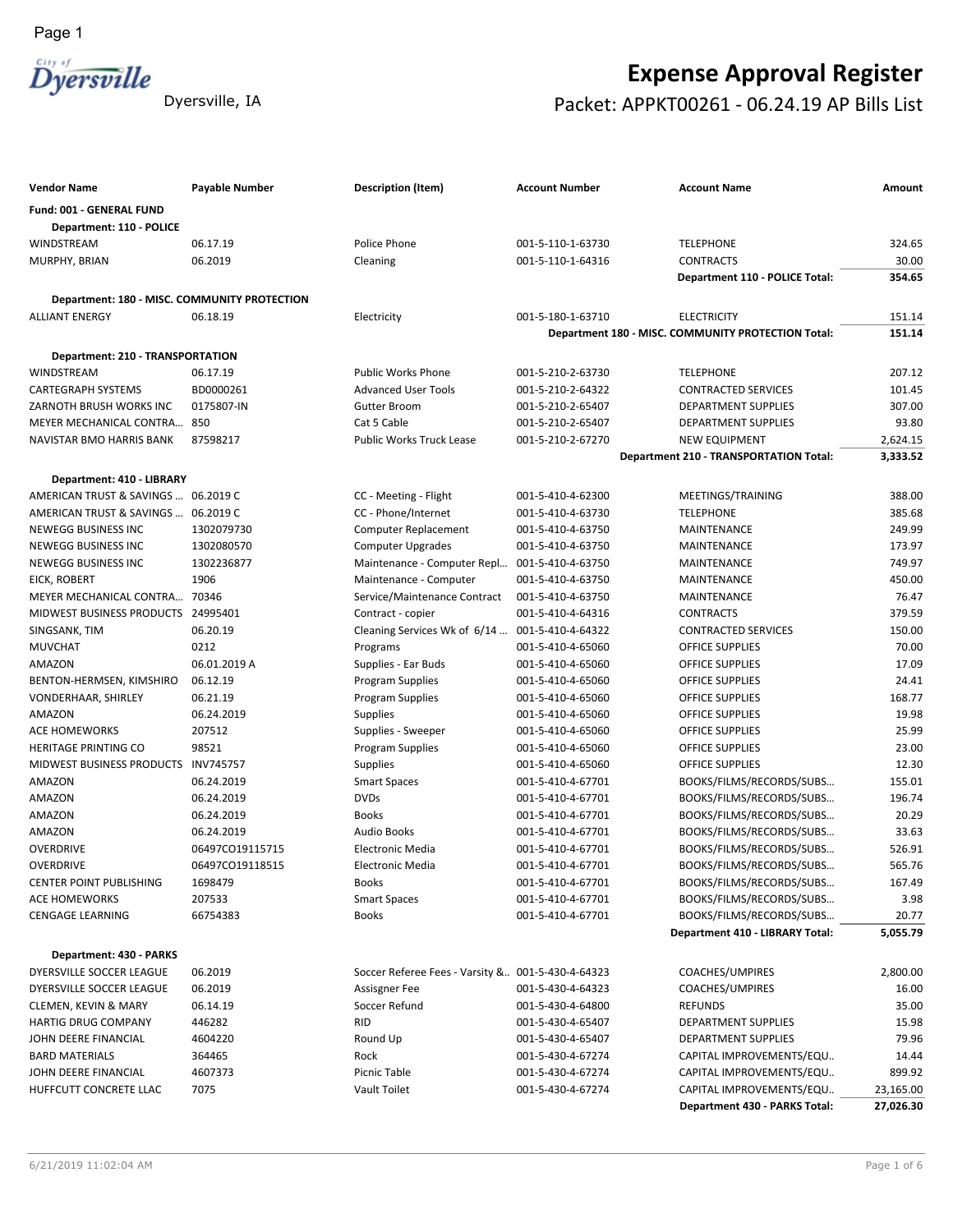**Expense Approval Register Packet: APPKT00261 - 06.24.19 AP Bills List Vendor Name Payable Number Description (Item) Account Number Account Name Amount**

| vendor Name                              | Payable Number | Description (Item)                             | <b>Account Number</b> | Account Name                                    | Amount    |
|------------------------------------------|----------------|------------------------------------------------|-----------------------|-------------------------------------------------|-----------|
| Department: 445 - AQUATIC CENTER         |                |                                                |                       |                                                 |           |
| MEYER MECHANICAL CONTRA 1008             |                | Valve/clamps/coupler                           | 001-5-445-4-63327     | MAINTENANCE                                     | 79.48     |
| MEYER MECHANICAL CONTRA 1016             |                | Valve                                          | 001-5-445-4-63327     | MAINTENANCE                                     | 45.82     |
| MEYER MECHANICAL CONTRA 1022             |                | Urinal                                         | 001-5-445-4-63327     | MAINTENANCE                                     | 493.38    |
| WINDSTREAM                               | 06.17.19       | Pool Phone                                     | 001-5-445-4-63730     | <b>TELEPHONE</b>                                | 52.70     |
| AMERICAN TRUST & SAVINGS  06.2019 C      |                | CC - Registration                              | 001-5-445-4-64320     | REGISTRATION/INSPECTIONS                        | 205.00    |
| AMERICAN TRUST & SAVINGS  06.2019 C      |                | CC - Whistles                                  | 001-5-445-4-65407     | DEPARTMENT SUPPLIES                             | 53.90     |
| ACE HOMEWORKS                            | 207773         | <b>Bowl Cleaner</b>                            | 001-5-445-4-65407     | DEPARTMENT SUPPLIES                             | 9.56      |
| <b>WEBER PAPER COMPANY</b>               | D072268A       | Cleanser                                       | 001-5-445-4-65407     | <b>DEPARTMENT SUPPLIES</b>                      | 84.70     |
| CYGNUS HOME SERVICE LLC d 769479206      |                | <b>Concession Supplies</b>                     | 001-5-445-4-65414     | <b>CONCESSION STAND SUPPLIES</b>                | 56.69     |
|                                          |                |                                                |                       | <b>Department 445 - AQUATIC CENTER Total:</b>   | 1,081.23  |
| Department: 460 - COMMUNITY CENTER       |                |                                                |                       |                                                 |           |
| SINGSANK, TIM & JOYCE                    | 06.20.19       | Cleaning Services Week of 6/1                  | 001-5-460-4-64322     | <b>CONTRACTED SERVICES</b>                      | 120.00    |
| <b>WEBER PAPER COMPANY</b>               | D072839        | Garbage bags/gloves/tissue                     | 001-5-460-4-65407     | <b>DEPARTMENT SUPPLIES</b>                      | 112.93    |
|                                          |                |                                                |                       | <b>Department 460 - COMMUNITY CENTER Total:</b> | 232.93    |
|                                          |                |                                                |                       |                                                 |           |
| Department: 470 - OTHER CULTURE          |                |                                                |                       |                                                 |           |
| <b>ACE HOMEWORKS</b>                     | 207659         | Weed killer/plants                             | 001-5-470-4-64313     | TREES FOREVER/GARDEN CLUB                       | 111.99    |
| <b>ACE HOMEWORKS</b>                     | 207663         | Mulch                                          | 001-5-470-4-64313     | TREES FOREVER/GARDEN CLUB                       | 7.00      |
|                                          |                |                                                |                       | Department 470 - OTHER CULTURE Total:           | 118.99    |
| Department: 520 - ECONOMIC DEVELOPMENT   |                |                                                |                       |                                                 |           |
| DYERSVILLE INDUSTRIES, INC               | 11-18 2019     | Building Remediation Program 001-5-520-5-64315 |                       | ECONOMIC DEVELOPMENT                            | 60,000.00 |
|                                          |                |                                                |                       | Department 520 - ECONOMIC DEVELOPMENT Total:    | 60,000.00 |
|                                          |                |                                                |                       |                                                 |           |
| Department: 620 - CLERK, TREAS & FINANCE |                |                                                |                       |                                                 |           |
| AMERICAN TRUST & SAVINGS  06.2019 C      |                | CC - Software (Filemail)                       | 001-5-620-6-65060     | <b>OFFICE SUPPLIES</b>                          | 303.00    |
|                                          |                |                                                |                       | Department 620 - CLERK, TREAS & FINANCE Total:  | 303.00    |
| Department: 650 - CITY HALL & GEN BLDGS  |                |                                                |                       |                                                 |           |
| MURPHY, BRIAN                            | 06.2019        | Cleaning                                       | 001-5-650-6-64322     | <b>CONTRACTED SERVICES</b>                      | 670.00    |
| ELECTRICAL ENGINEERING & E 6450671-00    |                | <b>Generator Maintenance</b>                   | 001-5-650-6-64322     | <b>CONTRACTED SERVICES</b>                      | 660.00    |
| CARTEGRAPH SYSTEMS                       | BD0000261      | <b>Advanced User Tools</b>                     | 001-5-650-6-64322     | <b>CONTRACTED SERVICES</b>                      | 101.45    |
| <b>WEBER PAPER COMPANY</b>               | D073138        | Tissue/Towels/Gloves                           | 001-5-650-6-65412     | <b>BUILDING SUPPLIES</b>                        | 90.54     |
|                                          |                |                                                |                       | Department 650 - CITY HALL & GEN BLDGS Total:   | 1,521.99  |
| Department: 670 - OTHER GENERAL GOVT     |                |                                                |                       |                                                 |           |
| LIONS CLUB OF DYERSVILLE                 | 06.2019        | <b>Membership Dues</b>                         | 001-5-670-6-62100     | <b>DUES/SUBSCRIPTIONS</b>                       | 80.00     |
|                                          |                |                                                |                       | Department 670 - OTHER GENERAL GOVT Total:      | 80.00     |
|                                          |                |                                                |                       |                                                 |           |
|                                          |                |                                                |                       | Fund 001 - GENERAL FUND Total:                  | 99,259.54 |
| Fund: 002 - LIBRARY TRUST FUND           |                |                                                |                       |                                                 |           |
| Department: 410 - LIBRARY                |                |                                                |                       |                                                 |           |
| BENTON-HERMSEN, KIMSHIRO 06.12.19        |                | Trust/SLP                                      | 002-5-410-4-67700     | <b>LIBRARY TRUST EXPENDITURE</b>                | 65.44     |
| AMAZON                                   | 06.24.2019     | Pop Up Library                                 | 002-5-410-4-67700     | <b>LIBRARY TRUST EXPENDITURE</b>                | 55.10     |
| 4IMPRINT, INC                            | 18100343       | DACF grant/banner                              | 002-5-410-4-67700     | LIBRARY TRUST EXPENDITURE                       | 292.69    |
| SCHOLASTIC INC.                          | 19510682       | SLP Books-Theisen Grant                        | 002-5-410-4-67700     | <b>LIBRARY TRUST EXPENDITURE</b>                | 282.00    |
|                                          |                |                                                |                       | Department 410 - LIBRARY Total:                 | 695.23    |
|                                          |                |                                                |                       | Fund 002 - LIBRARY TRUST FUND Total:            | 695.23    |
|                                          |                |                                                |                       |                                                 |           |
| Fund: 110 - ROAD USE FUND                |                |                                                |                       |                                                 |           |
| Department: 210 - TRANSPORTATION         |                |                                                |                       |                                                 |           |
| RON KLEIN WOODWORKING                    | 06.15.19       | Mailbox Repair (4)                             | 110-5-210-2-64170     | <b>WINTER STREET MAINTENANCE</b>                | 110.21    |
| <b>BRUNKAN EQUIPMENT</b>                 | 81198          | Angle Broom                                    | 110-5-210-2-67273     | OTHER EQUIPMENT                                 | 6,650.00  |
| LANSING LIME AND ROCK                    | 1669           | Spreading & Hauling rock - sh                  | 110-5-210-2-67621     | STREET REHABILITATION                           | 748.00    |
|                                          |                |                                                |                       | <b>Department 210 - TRANSPORTATION Total:</b>   | 7,508.21  |
|                                          |                |                                                |                       | Fund 110 - ROAD USE FUND Total:                 | 7,508.21  |
|                                          |                |                                                |                       |                                                 |           |
| Fund: 112 - TRUST AND AGENCY FUND        |                |                                                |                       |                                                 |           |
| Department: 810 - WATER                  |                |                                                |                       |                                                 |           |
| FELDMAN, SHIRLEY                         | 06.15.19       | Social Center Refund                           | 112-5-810-9-64811     | SOCIAL CENTER DEPOSIT REF                       | 100.00    |
| <b>EAGLE POINT ENERGY 5</b>              | 06.18.19       | Social Center Refund                           | 112-5-810-9-64811     | SOCIAL CENTER DEPOSIT REF                       | 200.00    |
|                                          |                |                                                |                       | Department 810 - WATER Total:                   | 300.00    |
|                                          |                |                                                |                       | Fund 112 - TRUST AND AGENCY FUND Total:         | 300.00    |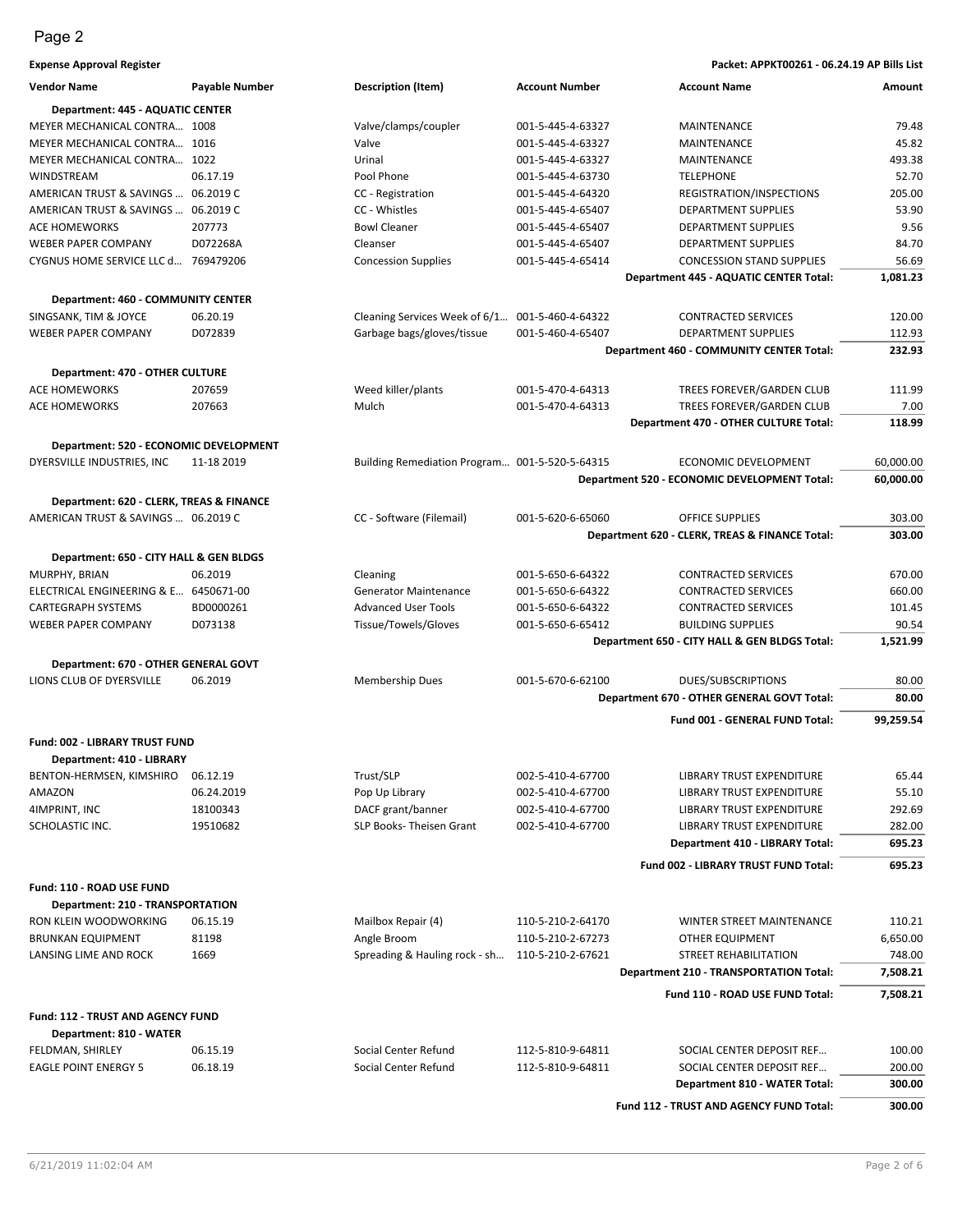**Expense Approval Register Packet: APPKT00261 - 06.24.19 AP Bills List**

| <b>Vendor Name</b>                                   | Payable Number | <b>Description (Item)</b>                         | <b>Account Number</b> | <b>Account Name</b>                        | Amount     |
|------------------------------------------------------|----------------|---------------------------------------------------|-----------------------|--------------------------------------------|------------|
| Fund: 135 - DYERSVILLE TIF DIST FUND                 |                |                                                   |                       |                                            |            |
| Department: 700 - DEBT SERVICE                       |                |                                                   |                       |                                            |            |
| DIGGA NORTH AMERICA                                  | 27-12 2019     | <b>Tax Rebate</b>                                 | 135-5-700-5-68018     | <b>TAX REBATE</b>                          | 47,102.63  |
| PHYSICAL THERAPY SOLUTIONS 93-13 2019                |                | Development Agreement Tax  135-5-700-5-68018      |                       | <b>TAX REBATE</b>                          | 11,474.64  |
|                                                      |                |                                                   |                       | Department 700 - DEBT SERVICE Total:       | 58,577.27  |
| Department: 701 - DEBT SERVICE                       |                |                                                   |                       |                                            |            |
| DYERSVILLE INDUSTRIES, INC                           | 25-08 2019     | Tax Rebate - Nu World                             | 135-5-701-5-68018     | <b>TAX REBATE</b>                          | 7,217.60   |
| DYERSVILLE INDUSTRIES, INC                           | 30-14 2019     | Tax Rebate - JEDA                                 | 135-5-701-5-68018     | <b>TAX REBATE</b>                          | 49,232.90  |
| DYERSVILLE INDUSTRIES, INC.                          | 63-16 2019     | Tax Rebate - Decker Concrete                      | 135-5-701-5-68018     | TAX REBATE                                 | 12,582.30  |
| DYERSVILLE INDUSTRIES, INC                           | 92-13 2019     | Tax Rebate - Dardis                               | 135-5-701-5-68018     | <b>TAX REBATE</b>                          | 32,003.46  |
|                                                      |                |                                                   |                       | Department 701 - DEBT SERVICE Total:       | 101,036.26 |
|                                                      |                |                                                   |                       | Fund 135 - DYERSVILLE TIF DIST FUND Total: | 159,613.53 |
|                                                      |                |                                                   |                       |                                            |            |
| Fund: 301 - CAPITAL PROJECTS FUND                    |                |                                                   |                       |                                            |            |
| Department: 723 - CAPITAL PROJECT                    |                |                                                   |                       |                                            |            |
| <b>IIW ASSOCIATES P C</b>                            | 72414          | X-49 - Final Plans                                | 301-5-723-8-64063     | <b>ENGINEERS FEES</b>                      | 497.00     |
| <b>IIW ASSOCIATES P C</b>                            | 72415          | Hwy 136 Sidewalk - Final Desi 301-5-723-8-64063   |                       | <b>ENGINEERS FEES</b>                      | 875.00     |
| <b>IIW ASSOCIATES P C</b>                            | 72416          | Ped Bridge - Contractor Submit 301-5-723-8-64063  |                       | <b>ENGINEERS FEES</b>                      | 1,295.00   |
| <b>IIW ASSOCIATES P C</b>                            | 72417          | Trail Bridge - Pemits/Contract  301-5-723-8-64063 |                       | <b>ENGINEERS FEES</b>                      | 3,345.08   |
| <b>IIW ASSOCIATES P C</b>                            | 72421          | Misc - Status & Monthly Repor 301-5-723-8-64063   |                       | <b>ENGINEERS FEES</b>                      | 299.00     |
| <b>IIW ASSOCIATES P C</b>                            | 72422          | Wtr Restoration - Design/Anal 301-5-723-8-64063   |                       | <b>ENGINEERS FEES</b>                      | 4,858.15   |
|                                                      |                |                                                   |                       | Department 723 - CAPITAL PROJECT Total:    | 11,169.23  |
|                                                      |                |                                                   |                       | Fund 301 - CAPITAL PROJECTS FUND Total:    | 11,169.23  |
| Fund: 600 - WATER FUND                               |                |                                                   |                       |                                            |            |
| Department: 810 - WATER                              |                |                                                   |                       |                                            |            |
| MAQUOKETA VALLEY ELECTRIC 06.07.19                   |                | Well 5 Electricity                                | 600-5-810-9-63710     | <b>ELECTRICITY</b>                         | 1,555.19   |
| ELECTRICAL ENGINEERING & E 6450678-00                |                | <b>Generator Maintenance</b>                      | 600-5-810-9-64322     | <b>CONTRACTED SERVICES</b>                 | 1,000.00   |
| CARTEGRAPH SYSTEMS                                   | BD0000261      | <b>Advanced User Tools</b>                        | 600-5-810-9-64322     | <b>CONTRACTED SERVICES</b>                 | 101.45     |
| <b>IOWA ONE CALL</b>                                 | 211480         | <b>Water Locates</b>                              | 600-5-810-9-64600     | <b>IOWA ONE CALL CHARGES</b>               | 74.25      |
| NAVISTAR BMO HARRIS BANK                             | 87598217       | Water Truck Lease                                 | 600-5-810-9-67272     | <b>NEW EQUIPMENT</b>                       | 2,624.15   |
|                                                      |                |                                                   |                       | Department 810 - WATER Total:              | 5,355.04   |
|                                                      |                |                                                   |                       | Fund 600 - WATER FUND Total:               | 5,355.04   |
| Fund: 602 - WATER CAPITAL ACCOUNT                    |                |                                                   |                       |                                            |            |
|                                                      |                |                                                   |                       |                                            |            |
| Department: 810 - WATER<br><b>IIW ASSOCIATES P C</b> | 72420          |                                                   |                       | <b>ENGINEER FEES</b>                       | 27,115.25  |
|                                                      |                | SE Pumping - Application/Prem 602-5-810-9-64063   |                       |                                            | 27,115.25  |
|                                                      |                |                                                   |                       | Department 810 - WATER Total:              |            |
|                                                      |                |                                                   |                       | Fund 602 - WATER CAPITAL ACCOUNT Total:    | 27,115.25  |
| Fund: 610 - SEWER FUND                               |                |                                                   |                       |                                            |            |
| Department: 815 - SEWER                              |                |                                                   |                       |                                            |            |
| MAQUOKETA VALLEY ELECTRIC 06.07.19                   |                | <b>Wastewater Electricity</b>                     | 610-5-815-9-63710     | <b>ELECTRICITY</b>                         | 2,306.84   |
| WINDSTREAM                                           | 06.17.19       | <b>Wastewater Phone</b>                           | 610-5-815-9-63730     | <b>TELEPHONE</b>                           | 433.21     |
| WATER & RESOURCE RECOVER WRRC006527                  |                | <b>Testing Fees</b>                               | 610-5-815-9-64317     | <b>TESTING</b>                             | 30.00      |
| <b>CARTEGRAPH SYSTEMS</b>                            | BD0000261      | <b>Advanced User Tools</b>                        | 610-5-815-9-64322     | <b>CONTRACTED SERVICES</b>                 | 101.45     |
| <b>IOWA ONE CALL</b>                                 | 211480         | Sewer Locates                                     | 610-5-815-9-64600     | <b>IOWA ONE CALL CHARGES</b>               | 74.25      |
| MEYER MECHANICAL CONTRA 1008                         |                | <b>Ball Valve</b>                                 | 610-5-815-9-65407     | DEPARTMENT SUPPLIES                        | 91.86      |
| MEYER MECHANICAL CONTRA 1016                         |                | Coupling & Adapter                                | 610-5-815-9-65407     | DEPARTMENT SUPPLIES                        | 7.78       |
| <b>ACE HOMEWORKS</b>                                 | 207775         | Batteries/Tape/Dynaflex                           | 610-5-815-9-65407     | <b>DEPARTMENT SUPPLIES</b>                 | 31.07      |
| ALFA LAVAL ASHBROOK SIMO 279023166 A                 |                | Seal & Filter                                     | 610-5-815-9-65407     | <b>DEPARTMENT SUPPLIES</b>                 | 171.50     |
| ALFA LAVAL ASHBROOK SIMO                             | 279024473 A    | Packing Ring Set                                  | 610-5-815-9-65407     | <b>DEPARTMENT SUPPLIES</b>                 | 715.05     |
| NUTRIEN AG SOLUTIONS                                 | 39497792       | Mad Dog Weed Killer                               | 610-5-815-9-65407     | DEPARTMENT SUPPLIES                        | 1,500.00   |
| JOHN DEERE FINANCIAL                                 | 4594602        | <b>Marking Paint</b>                              | 610-5-815-9-65407     | <b>DEPARTMENT SUPPLIES</b>                 | 4.29       |
| JOHN DEERE FINANCIAL                                 | 4595418        | <b>Blade/Punches</b>                              | 610-5-815-9-65407     | <b>DEPARTMENT SUPPLIES</b>                 | 66.57      |
| JOHN DEERE FINANCIAL                                 | 4605924        | Brush/Bug Killer/V Belt                           | 610-5-815-9-65407     | <b>DEPARTMENT SUPPLIES</b>                 | 44.26      |
| AERZEN USA CORP                                      | 923527         | Net/Grease Scraper/Nozzles/V 610-5-815-9-65407    |                       | DEPARTMENT SUPPLIES                        | 697.26     |
| <b>MOTION INDUSTRIES</b>                             | IA18-553651    | Hi-Vol Rol.Brg.Mtd.Units                          | 610-5-815-9-65407     | DEPARTMENT SUPPLIES                        | 728.16     |
| NAVISTAR BMO HARRIS BANK                             | 87598217       | Wastewater Truck Lease                            | 610-5-815-9-67272     | <b>NEW EQUIPMENT</b>                       | 1,312.47   |
| NAVISTAR BMO HARRIS BANK                             | 87598217       | Wastewater Truck Lease                            | 610-5-815-9-67274     | CAPITAL IMPROVEMENTS/EQU                   | 1,312.46   |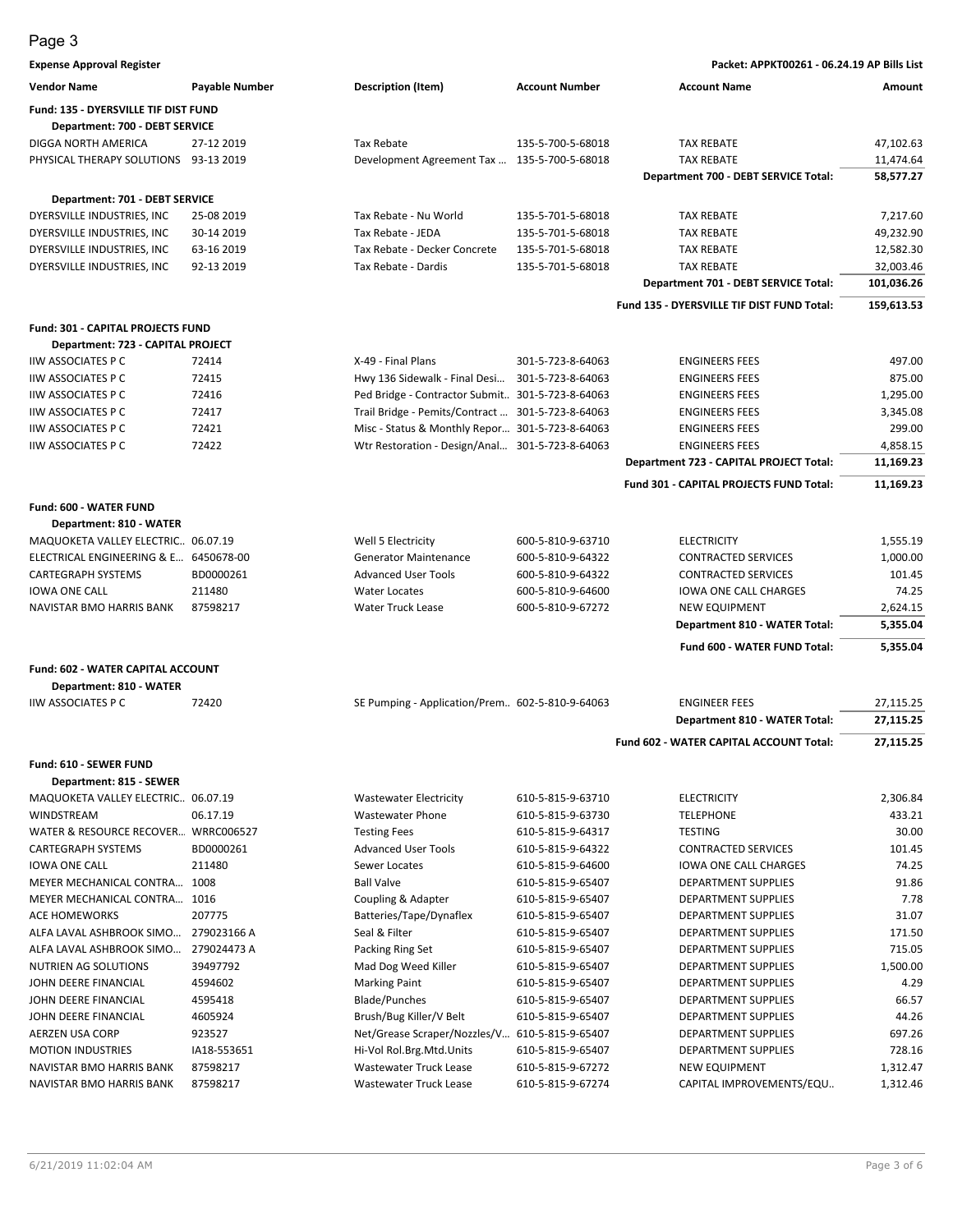| <b>Expense Approval Register</b>         |                       |                                                      |                       | Packet: APPKT00261 - 06.24.19 AP Bills List    |            |
|------------------------------------------|-----------------------|------------------------------------------------------|-----------------------|------------------------------------------------|------------|
| <b>Vendor Name</b>                       | <b>Payable Number</b> | Description (Item)                                   | <b>Account Number</b> | <b>Account Name</b>                            | Amount     |
| JOHN DEERE FINANCIAL                     | 4596177               | Paintbrush/Grinder                                   | 610-5-815-9-67670     | MANHOLE REHAB/REPAIR PAR                       | 102.55     |
|                                          |                       |                                                      |                       | Department 815 - SEWER Total:                  | 9,731.03   |
|                                          |                       |                                                      |                       | Fund 610 - SEWER FUND Total:                   | 9,731.03   |
| <b>Fund: 612 - SEWER CAPITAL ACCOUNT</b> |                       |                                                      |                       |                                                |            |
| Department: 815 - SEWER                  |                       |                                                      |                       |                                                |            |
| <b>IIW ASSOCIATES P C</b>                | 72419                 | SE Collection - Fiber Optic/Conf., 612-5-815-9-64063 |                       | <b>ENGINEER FEES</b>                           | 875.00     |
|                                          |                       |                                                      |                       | Department 815 - SEWER Total:                  | 875.00     |
|                                          |                       |                                                      |                       | <b>Fund 612 - SEWER CAPITAL ACCOUNT Total:</b> | 875.00     |
| Fund: 670 - SOLID WASTE FUND             |                       |                                                      |                       |                                                |            |
| Department: 840 - SOLID WASTE            |                       |                                                      |                       |                                                |            |
| <b>T &amp; W GRINDING</b>                | 1915                  | Composting                                           | 670-5-840-9-67200     | <b>CAPITAL IMPROVEMENT</b>                     | 4,960.00   |
|                                          |                       |                                                      |                       | Department 840 - SOLID WASTE Total:            | 4,960.00   |
|                                          |                       |                                                      |                       | Fund 670 - SOLID WASTE FUND Total:             | 4,960.00   |
|                                          |                       |                                                      |                       | <b>Grand Total:</b>                            | 326,582.06 |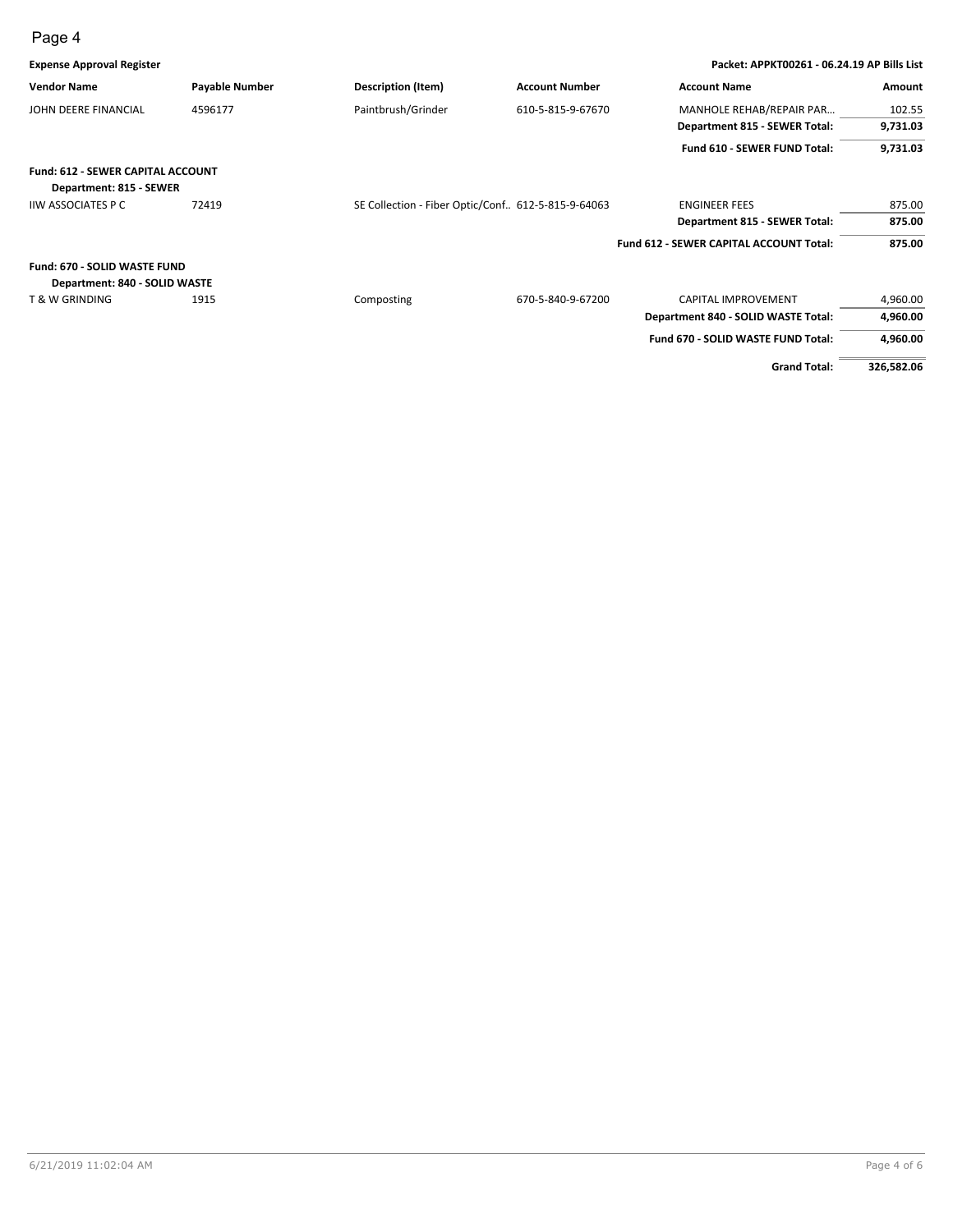#### **Expense Approval Register Packet: APPKT00261 - 06.24.19 AP Bills List**

#### **Fund Summary**

| <b>Expense Amount</b>             |
|-----------------------------------|
| 99,259.54                         |
| 695.23                            |
| 7,508.21                          |
| 300.00                            |
| 159,613.53                        |
| 11,169.23                         |
| 5,355.04                          |
| 27,115.25                         |
| 9,731.03                          |
| 875.00                            |
| 4.960.00                          |
| <b>Grand Total:</b><br>326.582.06 |
|                                   |

#### **Account Summary**

| <b>Account Number</b> | <b>Account Name</b>          | <b>Expense Amount</b> |
|-----------------------|------------------------------|-----------------------|
| 001-5-110-1-63730     | <b>TELEPHONE</b>             | 324.65                |
| 001-5-110-1-64316     | <b>CONTRACTS</b>             | 30.00                 |
| 001-5-180-1-63710     | <b>ELECTRICITY</b>           | 151.14                |
| 001-5-210-2-63730     | <b>TELEPHONE</b>             | 207.12                |
| 001-5-210-2-64322     | <b>CONTRACTED SERVICES</b>   | 101.45                |
| 001-5-210-2-65407     | <b>DEPARTMENT SUPPLIES</b>   | 400.80                |
| 001-5-210-2-67270     | <b>NEW EQUIPMENT</b>         | 2,624.15              |
| 001-5-410-4-62300     | MEETINGS/TRAINING            | 388.00                |
| 001-5-410-4-63730     | <b>TELEPHONE</b>             | 385.68                |
| 001-5-410-4-63750     | MAINTENANCE                  | 1,700.40              |
| 001-5-410-4-64316     | <b>CONTRACTS</b>             | 379.59                |
| 001-5-410-4-64322     | <b>CONTRACTED SERVICES</b>   | 150.00                |
| 001-5-410-4-65060     | <b>OFFICE SUPPLIES</b>       | 361.54                |
| 001-5-410-4-67701     | BOOKS/FILMS/RECORDS/         | 1,690.58              |
| 001-5-430-4-64323     | COACHES/UMPIRES              | 2,816.00              |
| 001-5-430-4-64800     | <b>REFUNDS</b>               | 35.00                 |
| 001-5-430-4-65407     | <b>DEPARTMENT SUPPLIES</b>   | 95.94                 |
| 001-5-430-4-67274     | <b>CAPITAL IMPROVEMENTS</b>  | 24,079.36             |
| 001-5-445-4-63327     | MAINTENANCE                  | 618.68                |
| 001-5-445-4-63730     | <b>TELEPHONE</b>             | 52.70                 |
| 001-5-445-4-64320     | REGISTRATION/INSPECTI        | 205.00                |
| 001-5-445-4-65407     | <b>DEPARTMENT SUPPLIES</b>   | 148.16                |
| 001-5-445-4-65414     | <b>CONCESSION STAND SUP</b>  | 56.69                 |
| 001-5-460-4-64322     | <b>CONTRACTED SERVICES</b>   | 120.00                |
| 001-5-460-4-65407     | <b>DEPARTMENT SUPPLIES</b>   | 112.93                |
| 001-5-470-4-64313     | TREES FOREVER/GARDEN         | 118.99                |
| 001-5-520-5-64315     | ECONOMIC DEVELOPME           | 60,000.00             |
| 001-5-620-6-65060     | <b>OFFICE SUPPLIES</b>       | 303.00                |
| 001-5-650-6-64322     | <b>CONTRACTED SERVICES</b>   | 1,431.45              |
| 001-5-650-6-65412     | <b>BUILDING SUPPLIES</b>     | 90.54                 |
| 001-5-670-6-62100     | <b>DUES/SUBSCRIPTIONS</b>    | 80.00                 |
| 002-5-410-4-67700     | LIBRARY TRUST EXPENDI        | 695.23                |
| 110-5-210-2-64170     | <b>WINTER STREET MAINTE</b>  | 110.21                |
| 110-5-210-2-67273     | <b>OTHER EQUIPMENT</b>       | 6,650.00              |
| 110-5-210-2-67621     | <b>STREET REHABILITATION</b> | 748.00                |
| 112-5-810-9-64811     | SOCIAL CENTER DEPOSIT        | 300.00                |
| 135-5-700-5-68018     | <b>TAX REBATE</b>            | 58,577.27             |
| 135-5-701-5-68018     | <b>TAX REBATE</b>            | 101,036.26            |
| 301-5-723-8-64063     | <b>ENGINEERS FEES</b>        | 11,169.23             |
| 600-5-810-9-63710     | <b>ELECTRICITY</b>           | 1,555.19              |
| 600-5-810-9-64322     | <b>CONTRACTED SERVICES</b>   | 1,101.45              |
| 600-5-810-9-64600     | <b>IOWA ONE CALL CHARGES</b> | 74.25                 |
| 600-5-810-9-67272     | <b>NEW EQUIPMENT</b>         | 2,624.15              |
| 602-5-810-9-64063     | <b>ENGINEER FEES</b>         | 27,115.25             |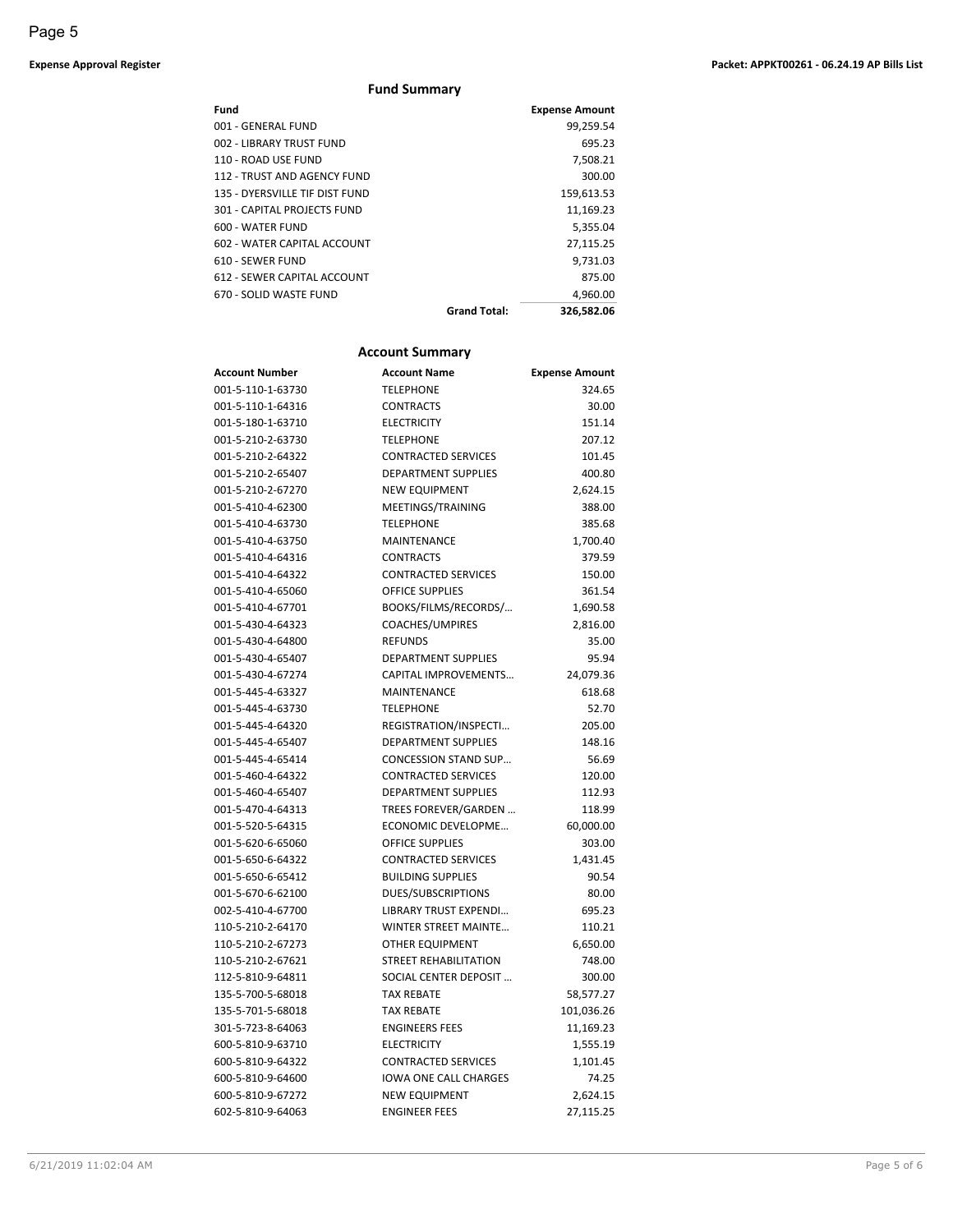#### **Account Summary Account Number Account Name Expense Amount** 610-5-815-9-63710 ELECTRICITY 2,306.84 610-5-815-9-63730 TELEPHONE 433.21 610-5-815-9-64317 TESTING 30.00 610-5-815-9-64322 CONTRACTED SERVICES 101.45 610-5-815-9-64600 IOWA ONE CALL CHARGES 74.25 610-5-815-9-65407 DEPARTMENT SUPPLIES 4,057.80 610-5-815-9-67272 NEW EQUIPMENT 1,312.47 610-5-815-9-67274 CAPITAL IMPROVEMENTS… 1,312.46 610-5-815-9-67670 MANHOLE REHAB/REPAIR… 102.55 612-5-815-9-64063 ENGINEER FEES 875.00 670-5-840-9-67200 CAPITAL IMPROVEMENT 4,960.00 **Grand Total: 326,582.06**

#### **Project Account Summary**

| <b>Project Account Key</b> |                     | <b>Expense Amount</b> |
|----------------------------|---------------------|-----------------------|
| **None**                   |                     | 285,036.77            |
| 30112165                   |                     | 497.00                |
| 30113101                   |                     | 875.00                |
| 30115042                   |                     | 4,858.15              |
| 30116124                   |                     | 3,345.08              |
| 30117141                   |                     | 875.00                |
| 30117230                   |                     | 1,295.00              |
| 30118134                   |                     | 27,115.25             |
| 30119002                   |                     | 299.00                |
| 410AB                      |                     | 33.63                 |
| 410AF                      |                     | 20.29                 |
| 410DVD                     |                     | 196.74                |
| 410EM                      |                     | 1,092.67              |
| 410LP                      |                     | 188.26                |
| 410SS                      |                     | 158.99                |
| 410TGRANT                  |                     | 629.79                |
| 410TPROG                   |                     | 65.44                 |
|                            | <b>Grand Total:</b> | 326,582.06            |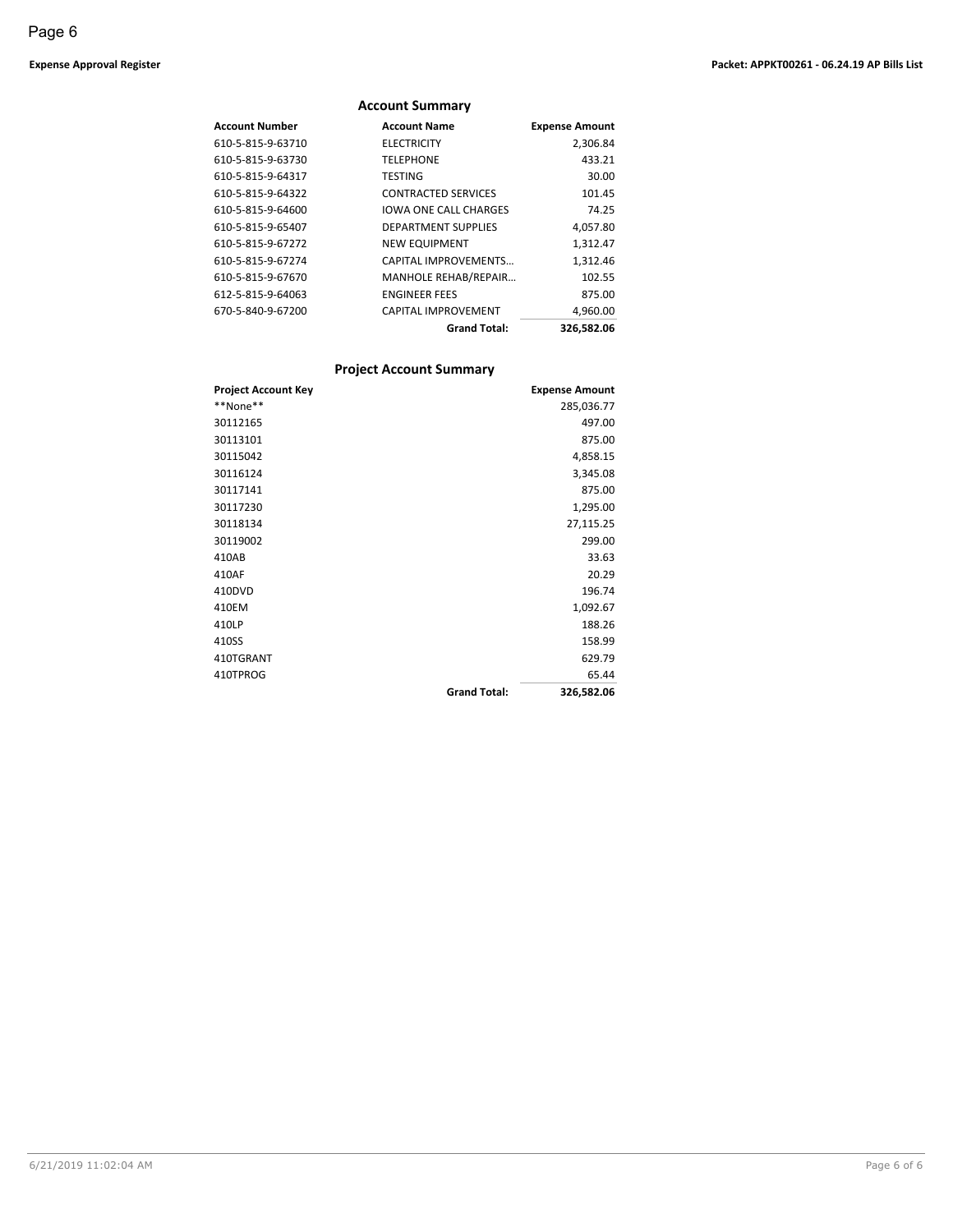

# **Expense Approval Register** Dyersville, IA **Packet: APPKT00265 - 06.24.19 Additional Bills**

| <b>Vendor Name</b>                            | <b>Payable Number</b> | <b>Description (Item)</b>                       | <b>Account Number</b> | <b>Account Name</b>                                | Amount   |
|-----------------------------------------------|-----------------------|-------------------------------------------------|-----------------------|----------------------------------------------------|----------|
| Fund: 001 - GENERAL FUND                      |                       |                                                 |                       |                                                    |          |
| Department: 110 - POLICE                      |                       |                                                 |                       |                                                    |          |
| RELIANCE STANDARD                             | 07.2019               | Police Insurance                                | 001-5-110-1-61500     | <b>GROUP INSURANCE</b>                             | 203.91   |
| <b>VERIZON WIRELESS</b>                       | 9832302475            | Modem - 4635                                    | 001-5-110-1-63730     | <b>TELEPHONE</b>                                   | 40.01    |
| <b>VERIZON WIRELESS</b>                       | 9832302475            | Petwave 4 - 3808                                | 001-5-110-1-63730     | <b>TELEPHONE</b>                                   | 40.01    |
| <b>VERIZON WIRELESS</b>                       | 9832302475            | Police Chief Cell Phone - 5804                  | 001-5-110-1-63730     | <b>TELEPHONE</b>                                   | 87.95    |
| <b>VERIZON WIRELESS</b>                       | 9832302475            | Petwave - 0417                                  | 001-5-110-1-63730     | <b>TELEPHONE</b>                                   | 40.01    |
| <b>VERIZON WIRELESS</b>                       | 9832302475            | Phone - 3278                                    | 001-5-110-1-63730     | <b>TELEPHONE</b>                                   | 40.01    |
| <b>VERIZON WIRELESS</b>                       | 9832302475            | Assist Chief Cell Phone - 2918                  | 001-5-110-1-63730     | <b>TELEPHONE</b>                                   | 77.96    |
| <b>VERIZON WIRELESS</b>                       | 9832302475            | Petwave 2 - 3257                                | 001-5-110-1-63730     | <b>TELEPHONE</b>                                   | 40.01    |
| JOHN DEERE FINANCIAL                          | 4606465               | <b>Staples</b>                                  | 001-5-110-1-65407     | <b>DEPARTMENT SUPPLIES</b>                         | 2.99     |
|                                               |                       |                                                 |                       | Department 110 - POLICE Total:                     | 572.86   |
| <b>Department: 130 - EMERGENCY MANAGEMENT</b> |                       |                                                 |                       |                                                    |          |
| MAQUOKETA VALLEY ELECTRIC 06.07.19 B          |                       | <b>Tornado Siren Electricity</b>                | 001-5-130-1-67275     | <b>EMERGENCY EQUIPMENT</b>                         | 49.26    |
|                                               |                       |                                                 |                       | Department 130 - EMERGENCY MANAGEMENT Total:       | 49.26    |
| Department: 150 - FIRE                        |                       |                                                 |                       |                                                    |          |
| MAQUOKETA VALLEY ELECTRIC 06.07.19 B          |                       | Fire - Electricity                              | 001-5-150-1-63710     | <b>ELECTRICITY</b>                                 | 390.17   |
| <b>WINDSTREAM</b>                             | 06.19.19              | Fire Phone                                      | 001-5-150-1-63730     | <b>TELEPHONE</b>                                   | 138.58   |
|                                               |                       |                                                 |                       | Department 150 - FIRE Total:                       | 528.75   |
|                                               |                       |                                                 |                       |                                                    |          |
| Department: 180 - MISC. COMMUNITY PROTECTION  |                       |                                                 |                       |                                                    |          |
| MAQUOKETA VALLEY ELECTRIC 06.07.19 B          |                       | <b>Street Light Electricity</b>                 | 001-5-180-1-63710     | <b>ELECTRICITY</b>                                 | 205.00   |
| MAQUOKETA VALLEY ELECTRIC 06.07.19 B          |                       | <b>Stop Lights Electricity</b>                  | 001-5-180-1-63710     | <b>ELECTRICITY</b>                                 | 45.03    |
|                                               |                       |                                                 |                       | Department 180 - MISC. COMMUNITY PROTECTION Total: | 250.03   |
| Department: 210 - TRANSPORTATION              |                       |                                                 |                       |                                                    |          |
| <b>NAPA AUTO PARTS</b>                        | 118306                | Oil & Air Filter                                | 001-5-210-2-63320     | <b>VEHICLE REPAIRS</b>                             | 37.98    |
| JOHN DEERE FINANCIAL                          | 4606135               | Oil/Engine Treatment                            | 001-5-210-2-63320     | <b>VEHICLE REPAIRS</b>                             | 19.97    |
| RADLOFF SALES / RON RADLO                     | 6135                  | Hinges                                          | 001-5-210-2-63320     | <b>VEHICLE REPAIRS</b>                             | 46.14    |
| <b>VERIZON WIRELESS</b>                       | 9832302475            | Petwave - 3251                                  | 001-5-210-2-63730     | <b>TELEPHONE</b>                                   | 40.01    |
| <b>VERIZON WIRELESS</b>                       | 9832302475            | Petwave 1 - 3256                                | 001-5-210-2-63730     | <b>TELEPHONE</b>                                   | 40.01    |
| <b>VERIZON WIRELESS</b>                       | 9832302475            | PW Director Cell Phone - 8775                   | 001-5-210-2-63730     | <b>TELEPHONE</b>                                   | 77.96    |
| MAAHS, MICHAEL                                | Apr/May/June 2019     | Cell Phone Reimbursement                        | 001-5-210-2-63730     | <b>TELEPHONE</b>                                   | 60.00    |
| RAUSCH, KEVIN                                 | Apr/May/June 2019     | Cell Phone                                      | 001-5-210-2-63730     | <b>TELEPHONE</b>                                   | 60.00    |
| <b>NAPA AUTO PARTS</b>                        | 118376                | Tubing                                          | 001-5-210-2-65407     | <b>DEPARTMENT SUPPLIES</b>                         | 7.99     |
| SPAHN & ROSE LUMBER CO                        | 126003                | Chisel/Bit/Blade                                | 001-5-210-2-65407     | <b>DEPARTMENT SUPPLIES</b>                         | 64.27    |
| JOHN DEERE FINANCIAL                          | 4605136               | Wheel/Bolts/Numbers                             | 001-5-210-2-65407     | <b>DEPARTMENT SUPPLIES</b>                         | 26.14    |
| JOHN DEERE FINANCIAL                          | 4607701               | Bug Killer/Safety Absorbant                     | 001-5-210-2-65407     | <b>DEPARTMENT SUPPLIES</b>                         | 45.95    |
| NAVISTAR BMO HARRIS BANK                      | 87608404              | Public Works Truck Lease                        | 001-5-210-2-67270     | <b>NEW EQUIPMENT</b>                               | 2,588.66 |
|                                               |                       |                                                 |                       | <b>Department 210 - TRANSPORTATION Total:</b>      | 3,115.08 |
| Department: 410 - LIBRARY                     |                       |                                                 |                       |                                                    |          |
| RELIANCE STANDARD                             | 07.2019               | Library Insurance                               | 001-5-410-4-61500     | <b>GROUP INSURANCE</b>                             | 75.31    |
| AMERICAN TRUST & SAVINGS  06.2019 D           |                       | CC - Marketing Buttons/Key Ri 001-5-410-4-65060 |                       | OFFICE SUPPLIES                                    | 295.97   |
| CARNEGIE-STOUT PUBLIC LIBR 6182019D           |                       | <b>Disc Cleaning</b>                            | 001-5-410-4-65060     | <b>OFFICE SUPPLIES</b>                             | 139.65   |
|                                               |                       |                                                 |                       | Department 410 - LIBRARY Total:                    | 510.93   |
| Department: 430 - PARKS                       |                       |                                                 |                       |                                                    |          |
| RELIANCE STANDARD                             | 07.2019               | Parks Insurance                                 | 001-5-430-4-61500     | <b>GROUP INSURANCE</b>                             | 10.10    |
| WINDSTREAM                                    | 06.19.19              | Parks Phone                                     | 001-5-430-4-63730     | <b>TELEPHONE</b>                                   | 145.99   |
| <b>VERIZON WIRELESS</b>                       | 9832302475            | Parks & Rec Cell Phone - 2372                   | 001-5-430-4-63730     | <b>TELEPHONE</b>                                   | 43.98    |
|                                               |                       |                                                 |                       | Department 430 - PARKS Total:                      | 200.07   |
|                                               |                       |                                                 |                       |                                                    |          |
| Department: 445 - AQUATIC CENTER              |                       |                                                 |                       |                                                    |          |
| RELIANCE STANDARD                             | 07.2019               | Pool Insurance                                  | 001-5-445-4-61500     | <b>GROUP INSURANCE</b>                             | 10.10    |
| <b>VERIZON WIRELESS</b>                       | 9832302475            | Pool Cell Phone - 2372                          | 001-5-445-4-63730     | <b>TELEPHONE</b>                                   | 43.97    |
| WATER & RESOURCE RECOVER WRRC006564           |                       | Testing                                         | 001-5-445-4-64317     | <b>TESTING</b>                                     | 22.00    |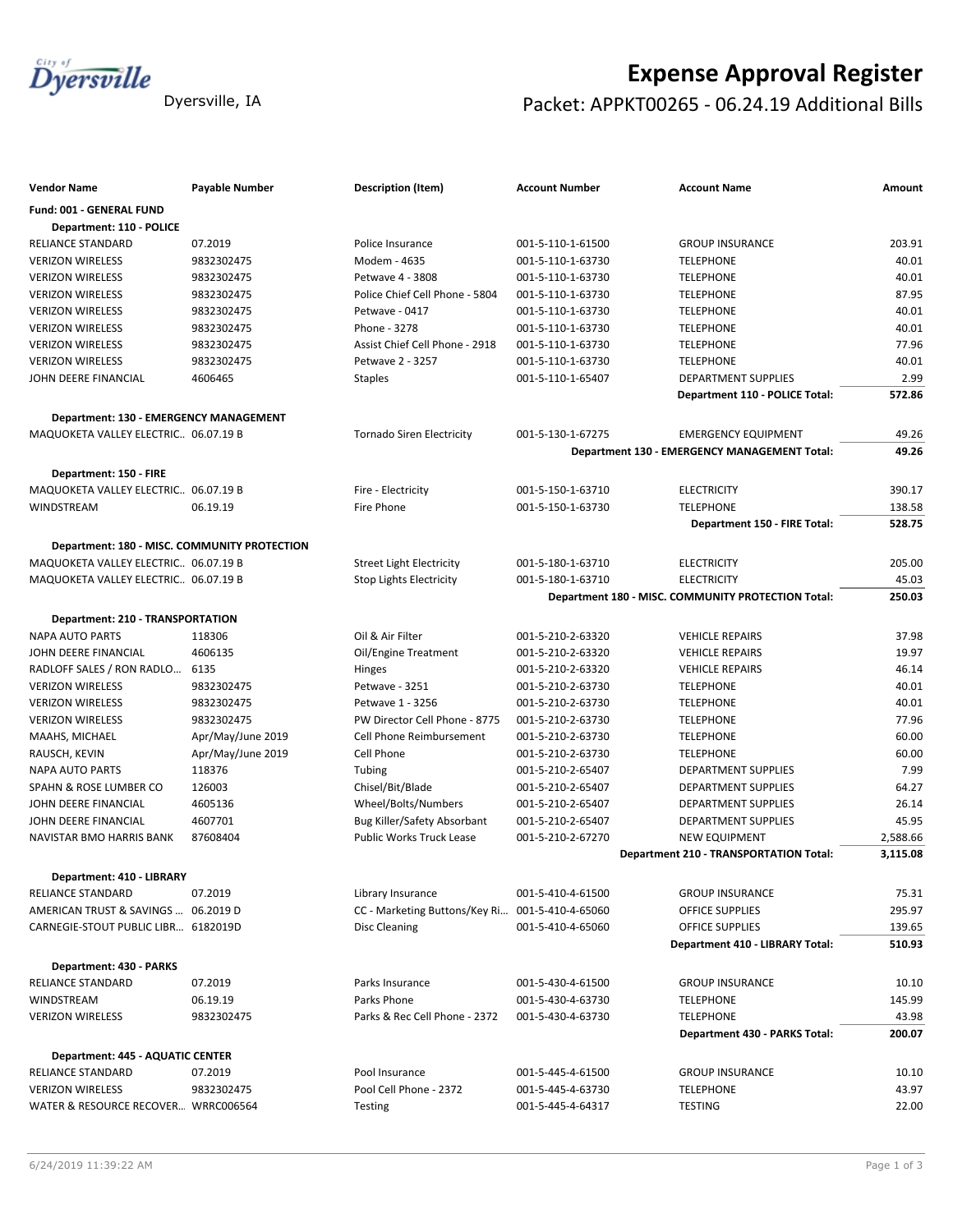**Expense Approval Register Packet: APPKT00265 - 06.24.19 Additional Bills**

| <b>Vendor Name</b>                                             | <b>Payable Number</b>  | <b>Description (Item)</b>                           | <b>Account Number</b>                  | <b>Account Name</b>                               | Amount            |
|----------------------------------------------------------------|------------------------|-----------------------------------------------------|----------------------------------------|---------------------------------------------------|-------------------|
| <b>MYERS-COX COMPANY</b>                                       | 427234                 | <b>Concession Supplies</b>                          | 001-5-445-4-65414                      | <b>CONCESSION STAND SUPPLIES</b>                  | 249.54            |
|                                                                |                        |                                                     |                                        | Department 445 - AQUATIC CENTER Total:            | 325.61            |
| Department: 610 - MAYOR, COUNCIL & CITY ADM                    |                        |                                                     |                                        |                                                   |                   |
| <b>RELIANCE STANDARD</b>                                       | 07.2019                | P & A Insurance                                     | 001-5-610-6-61500                      | <b>GROUP INSURANCE</b>                            | 46.44             |
|                                                                |                        |                                                     |                                        | Department 610 - MAYOR, COUNCIL & CITY ADM Total: | 46.44             |
| Department: 640 - CITY ATTORNEY                                |                        |                                                     |                                        |                                                   |                   |
| FUERSTE, CAREW, COYLE, JUE 06.20.19                            |                        | Legal Fees                                          | 001-5-640-6-64110                      | <b>LEGAL FEES</b>                                 | 867.50            |
|                                                                |                        |                                                     |                                        | Department 640 - CITY ATTORNEY Total:             | 867.50            |
|                                                                |                        |                                                     |                                        |                                                   |                   |
| Department: 650 - CITY HALL & GEN BLDGS<br><b>WINDSTREAM</b>   |                        |                                                     | 001-5-650-6-63730                      |                                                   |                   |
| <b>VERIZON WIRELESS</b>                                        | 06.19.19<br>9832302475 | City Hall Phone<br>Petwave 5 - 9107                 | 001-5-650-6-63730                      | <b>TELEPHONE</b><br><b>TELEPHONE</b>              | 430.11<br>40.01   |
| <b>VERIZON WIRELESS</b>                                        | 9832302475             | City - 0416                                         | 001-5-650-6-63730                      | <b>TELEPHONE</b>                                  | 40.01             |
| <b>VERIZON WIRELESS</b>                                        | 9832302475             | Administrator Cell Phone - 42                       | 001-5-650-6-63730                      | <b>TELEPHONE</b>                                  | 87.96             |
| <b>VERIZON WIRELESS</b>                                        | 9832302475             | Petwave - 3440                                      | 001-5-650-6-63730                      | <b>TELEPHONE</b>                                  | 40.01             |
| <b>VERIZON WIRELESS</b>                                        | 9832302475             | City Clerk Cell Phone - 4040                        | 001-5-650-6-63730                      | <b>TELEPHONE</b>                                  | 87.96             |
| <b>MR LOCK &amp; KEY</b>                                       | 37116                  | Vacuum Bags                                         | 001-5-650-6-65412                      | <b>BUILDING SUPPLIES</b>                          | 23.99             |
|                                                                |                        |                                                     |                                        | Department 650 - CITY HALL & GEN BLDGS Total:     | 750.05            |
|                                                                |                        |                                                     |                                        |                                                   | 7.216.58          |
|                                                                |                        |                                                     |                                        | Fund 001 - GENERAL FUND Total:                    |                   |
| Fund: 110 - ROAD USE FUND                                      |                        |                                                     |                                        |                                                   |                   |
| Department: 210 - TRANSPORTATION                               |                        |                                                     |                                        |                                                   |                   |
| <b>RELIANCE STANDARD</b>                                       | 07.2019                | <b>Public Works Insurance</b>                       | 110-5-210-2-61500                      | <b>GROUP INSURANCE</b>                            | 94.15             |
|                                                                |                        |                                                     |                                        | <b>Department 210 - TRANSPORTATION Total:</b>     | 94.15             |
|                                                                |                        |                                                     |                                        | Fund 110 - ROAD USE FUND Total:                   | 94.15             |
| Fund: 600 - WATER FUND                                         |                        |                                                     |                                        |                                                   |                   |
| Department: 810 - WATER                                        |                        |                                                     |                                        |                                                   |                   |
| RELIANCE STANDARD                                              | 07.2019                | Water Insurance                                     | 600-5-810-9-61500                      | <b>GROUP INSURANCE</b>                            | 55.98             |
| <b>VERIZON WIRELESS</b>                                        | 9832302475             | Petwave - 3254                                      | 600-5-810-9-63730                      | <b>TELEPHONE</b>                                  | 40.03             |
| NAVISTAR BMO HARRIS BANK                                       | 87608404               | <b>Water Truck Lease</b>                            | 600-5-810-9-67272                      | <b>NEW EQUIPMENT</b>                              | 2,588.66          |
|                                                                |                        |                                                     |                                        | Department 810 - WATER Total:                     | 2,684.67          |
|                                                                |                        |                                                     |                                        | Fund 600 - WATER FUND Total:                      | 2,684.67          |
|                                                                |                        |                                                     |                                        |                                                   |                   |
| Fund: 610 - SEWER FUND                                         |                        |                                                     |                                        |                                                   |                   |
| Department: 815 - SEWER                                        |                        |                                                     |                                        |                                                   |                   |
| <b>RELIANCE STANDARD</b>                                       | 07.2019                | Wastewater Insurance                                | 610-5-815-9-61500                      | <b>GROUP INSURANCE</b>                            | 58.08             |
| MAQUOKETA VALLEY ELECTRIC 06.07.19 B                           |                        | Ind Park LIft Station Electricity                   | 610-5-815-9-63710                      | <b>ELECTRICITY</b>                                | 84.91             |
| MAQUOKETA VALLEY ELECTRIC 06.07.19 B                           | 9832302475             | <b>Press Building Electricity</b><br>Petwave - 3380 | 610-5-815-9-63710                      | <b>ELECTRICITY</b><br><b>TELEPHONE</b>            | 1,796.47<br>40.05 |
| <b>VERIZON WIRELESS</b><br>WATER & RESOURCE RECOVER WRRC006557 |                        | <b>Testing Fees</b>                                 | 610-5-815-9-63730<br>610-5-815-9-64317 | <b>TESTING</b>                                    | 30.00             |
| AMERICAN TRUST & SAVINGS                                       | 06.2019 D              | CC - Postage                                        | 610-5-815-9-65060                      | OFFICE SUPPLIES                                   | 9.80              |
| NAVISTAR BMO HARRIS BANK                                       | 87608404               | <b>Wastewater Truck Lease</b>                       | 610-5-815-9-67272                      | <b>NEW EQUIPMENT</b>                              | 1,294.72          |
| NAVISTAR BMO HARRIS BANK                                       | 87608404               | <b>Wastewater Truck Lease</b>                       | 610-5-815-9-67274                      | CAPITAL IMPROVEMENTS/EQU                          | 1,294.72          |
|                                                                |                        |                                                     |                                        | Department 815 - SEWER Total:                     | 4,608.75          |
|                                                                |                        |                                                     |                                        |                                                   |                   |
|                                                                |                        |                                                     |                                        | Fund 610 - SEWER FUND Total:                      | 4,608.75          |
| Fund: 670 - SOLID WASTE FUND                                   |                        |                                                     |                                        |                                                   |                   |
| Department: 840 - SOLID WASTE                                  |                        |                                                     |                                        |                                                   |                   |
| RELIANCE STANDARD                                              | 07.2019                | Solid Waste Insurance                               | 670-5-840-9-61500                      | <b>GROUP INSURANCE</b>                            | 12.56             |
| MAQUOKETA VALLEY ELECTRIC 06.07.19 B                           |                        | <b>Compost Site Electricity</b>                     | 670-5-840-9-63710                      | <b>ELECTRICITY</b>                                | 54.30             |
|                                                                |                        |                                                     |                                        | Department 840 - SOLID WASTE Total:               | 66.86             |
|                                                                |                        |                                                     |                                        | Fund 670 - SOLID WASTE FUND Total:                | 66.86             |
|                                                                |                        |                                                     |                                        |                                                   |                   |
|                                                                |                        |                                                     |                                        | <b>Grand Total:</b>                               | 14,671.01         |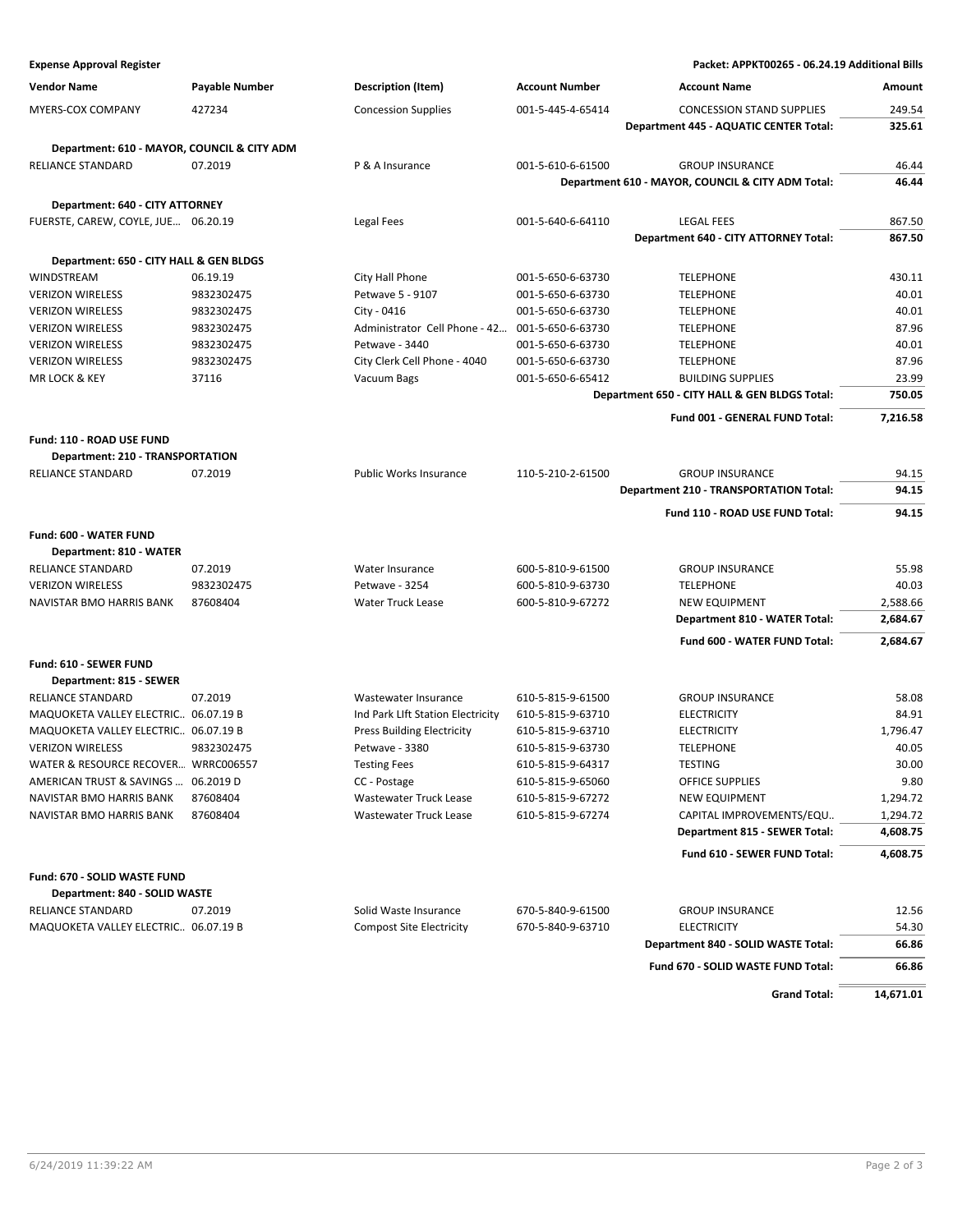#### **Expense Approval Register Packet: APPKT00265 - 06.24.19 Additional Bills**

#### **Fund Summary**

| Fund                   |                     | <b>Expense Amount</b> |
|------------------------|---------------------|-----------------------|
| 001 - GENERAL FUND     |                     | 7.216.58              |
| 110 - ROAD USE FUND    |                     | 94.15                 |
| 600 - WATER FUND       |                     | 2.684.67              |
| 610 - SEWER FUND       |                     | 4,608.75              |
| 670 - SOLID WASTE FUND |                     | 66.86                 |
|                        | <b>Grand Total:</b> | 14.671.01             |

#### **Account Summary**

| Account Number    | <b>Account Name</b>         | <b>Expense Amount</b> |
|-------------------|-----------------------------|-----------------------|
| 001-5-110-1-61500 | <b>GROUP INSURANCE</b>      | 203.91                |
| 001-5-110-1-63730 | <b>TELEPHONE</b>            | 365.96                |
| 001-5-110-1-65407 | <b>DEPARTMENT SUPPLIES</b>  | 2.99                  |
| 001-5-130-1-67275 | <b>EMERGENCY EQUIPMENT</b>  | 49.26                 |
| 001-5-150-1-63710 | <b>ELECTRICITY</b>          | 390.17                |
| 001-5-150-1-63730 | <b>TELEPHONE</b>            | 138.58                |
| 001-5-180-1-63710 | <b>ELECTRICITY</b>          | 250.03                |
| 001-5-210-2-63320 | <b>VEHICLE REPAIRS</b>      | 104.09                |
| 001-5-210-2-63730 | <b>TELEPHONE</b>            | 277.98                |
| 001-5-210-2-65407 | <b>DEPARTMENT SUPPLIES</b>  | 144.35                |
| 001-5-210-2-67270 | <b>NEW EQUIPMENT</b>        | 2,588.66              |
| 001-5-410-4-61500 | <b>GROUP INSURANCE</b>      | 75.31                 |
| 001-5-410-4-65060 | <b>OFFICE SUPPLIES</b>      | 435.62                |
| 001-5-430-4-61500 | <b>GROUP INSURANCE</b>      | 10.10                 |
| 001-5-430-4-63730 | <b>TELEPHONE</b>            | 189.97                |
| 001-5-445-4-61500 | <b>GROUP INSURANCE</b>      | 10.10                 |
| 001-5-445-4-63730 | <b>TELEPHONE</b>            | 43.97                 |
| 001-5-445-4-64317 | <b>TESTING</b>              | 22.00                 |
| 001-5-445-4-65414 | <b>CONCESSION STAND SUP</b> | 249.54                |
| 001-5-610-6-61500 | <b>GROUP INSURANCE</b>      | 46.44                 |
| 001-5-640-6-64110 | <b>LEGAL FEES</b>           | 867.50                |
| 001-5-650-6-63730 | <b>TELEPHONE</b>            | 726.06                |
| 001-5-650-6-65412 | <b>BUILDING SUPPLIES</b>    | 23.99                 |
| 110-5-210-2-61500 | <b>GROUP INSURANCE</b>      | 94.15                 |
| 600-5-810-9-61500 | <b>GROUP INSURANCE</b>      | 55.98                 |
| 600-5-810-9-63730 | <b>TELEPHONE</b>            | 40.03                 |
| 600-5-810-9-67272 | <b>NEW EQUIPMENT</b>        | 2,588.66              |
| 610-5-815-9-61500 | <b>GROUP INSURANCE</b>      | 58.08                 |
| 610-5-815-9-63710 | <b>ELECTRICITY</b>          | 1,881.38              |
| 610-5-815-9-63730 | <b>TELEPHONE</b>            | 40.05                 |
| 610-5-815-9-64317 | <b>TESTING</b>              | 30.00                 |
| 610-5-815-9-65060 | <b>OFFICE SUPPLIES</b>      | 9.80                  |
| 610-5-815-9-67272 | <b>NEW EQUIPMENT</b>        | 1,294.72              |
| 610-5-815-9-67274 | CAPITAL IMPROVEMENTS        | 1,294.72              |
| 670-5-840-9-61500 | <b>GROUP INSURANCE</b>      | 12.56                 |
| 670-5-840-9-63710 | <b>ELECTRICITY</b>          | 54.30                 |
|                   | <b>Grand Total:</b>         | 14,671.01             |

#### **Project Account Summary**

| <b>Project Account Key</b> |                     | <b>Expense Amount</b> |
|----------------------------|---------------------|-----------------------|
| **None**                   |                     | 14.671.01             |
|                            | <b>Grand Total:</b> | 14.671.01             |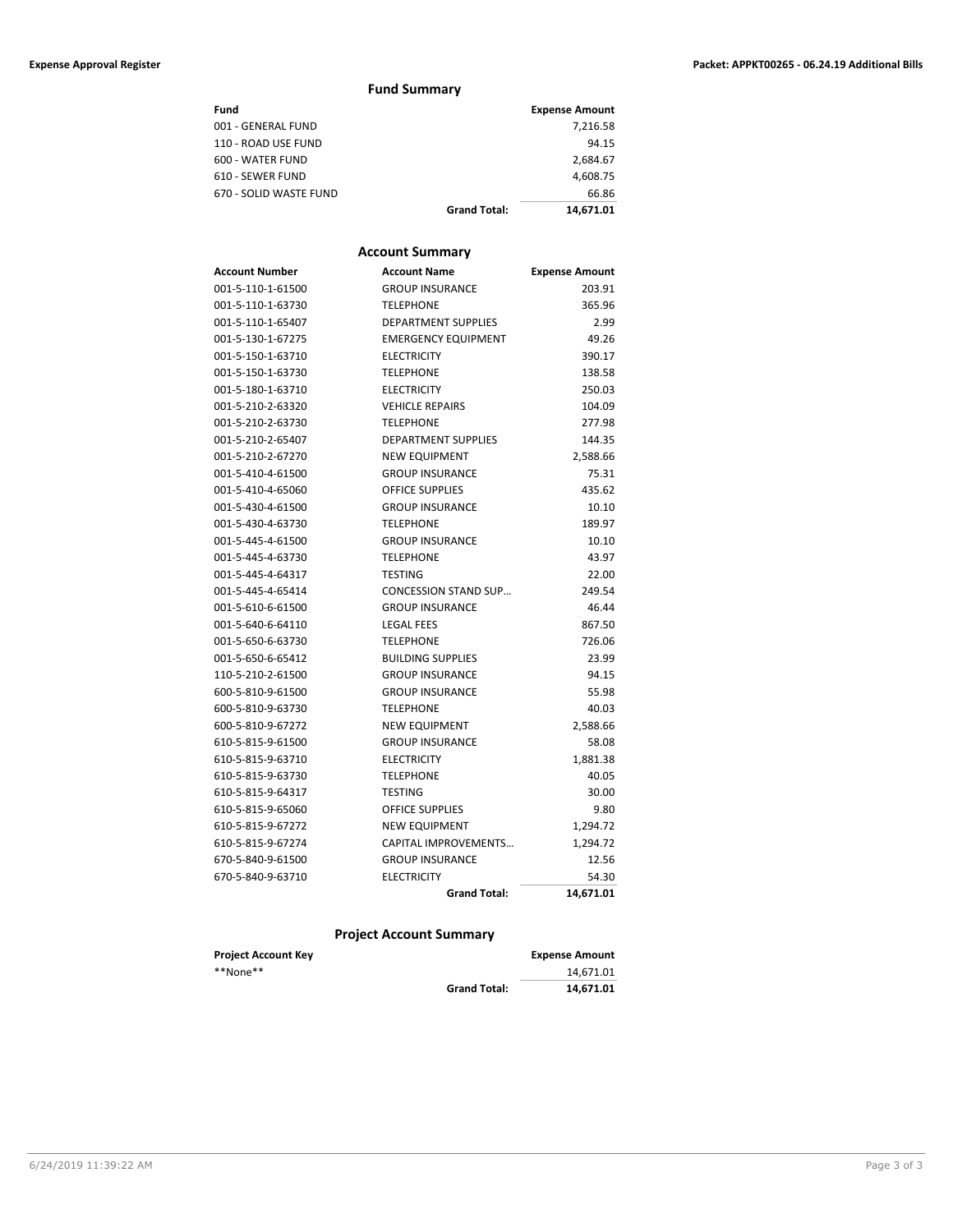**Dyersville** Dyersville, IA

**Refund Check Register Refund Check Detail** 

#### UBPKT00160 - Refunds 01 UBPKT00159 Disconnect

| Account                 | Name            | Date                                   | Check#                        | Amount         | Code            | Receipt | Amount | <u>Type</u>                 |
|-------------------------|-----------------|----------------------------------------|-------------------------------|----------------|-----------------|---------|--------|-----------------------------|
| 03-020043-04            | Hayes, Brittani |                                        | 0                             | 80.97          |                 |         | 80.97  | Generated From Billing      |
| <b>Total Refunds: 1</b> |                 |                                        | <b>Total Refunded Amount:</b> | 80.97          |                 |         |        |                             |
|                         |                 |                                        |                               |                |                 |         |        | <b>Revenue Code Summary</b> |
|                         |                 | Revenue Code<br>996 - Unapplied Credit |                               |                | Amount<br>80.97 |         |        |                             |
|                         |                 |                                        |                               | Revenue Total: | 80.97           |         |        |                             |
|                         |                 |                                        |                               |                |                 |         |        |                             |

 $\sim$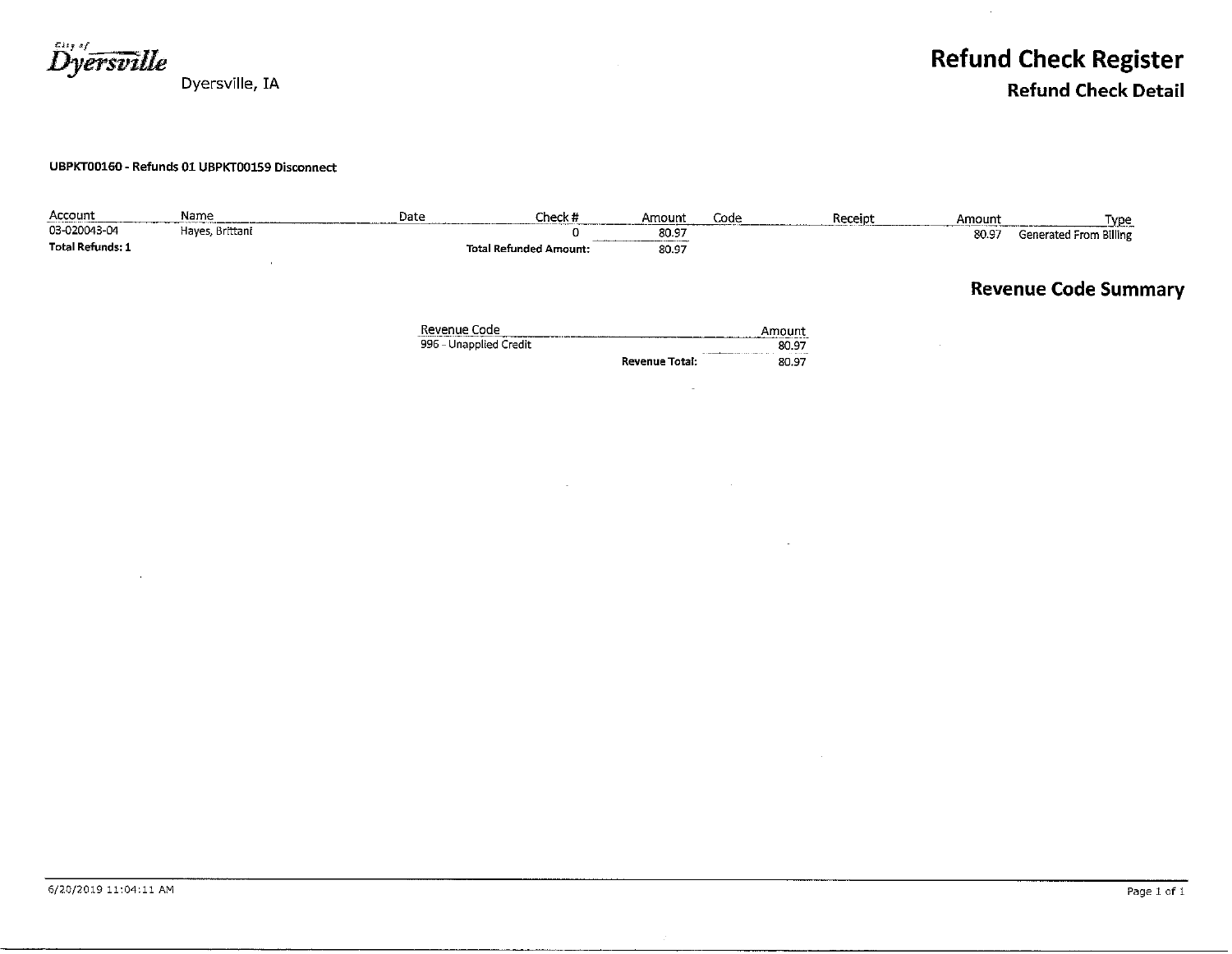#### American Trust Savings Bank Credit Card Payment

 $\bar{\chi}$ 

| Posting Date | <b>Trans Date</b>         | Merchant Name                       | Description                                 | <b>Transaction Type</b> |    | Amount   |
|--------------|---------------------------|-------------------------------------|---------------------------------------------|-------------------------|----|----------|
|              |                           |                                     |                                             |                         |    |          |
| XXXX-3639    | <b>Shirley Vonderhaar</b> |                                     |                                             |                         |    |          |
| 6/20/2019    |                           | 6/20/2019 MCC*MEDIACOM              | Phone & Internet                            | Purchase                | \$ | 385.68   |
| 6/20/2019    |                           | 6/18/2019 AMERICAN AIR0017372407906 | Vonderhaar - ARSL Conference Flight Vermont | Purchase                | \$ | 388.00   |
|              |                           |                                     |                                             |                         | \$ | 773.68   |
| XXXX-0570    | <b>Brent Schroeder</b>    |                                     |                                             |                         |    |          |
|              |                           |                                     |                                             |                         |    |          |
| XXXX-0554    | Mick Michel               |                                     |                                             |                         |    |          |
| 6/13/2019    |                           | 6/12/2019 INTERNATIONAL TRANS FEE   | Computer Software                           | <b>Misc Debits</b>      | Ś  | 3.00     |
| 6/13/2019    |                           | 6/12/2019 FILEMAILCOM               | Computer Software                           | Purchase                | S  | 300.00   |
|              |                           |                                     |                                             |                         | Ś  | 303.00   |
| XXXX-8309    | John Wandsnider           |                                     |                                             |                         |    |          |
|              |                           |                                     |                                             |                         |    |          |
| XXXX-6046    | <b>Tricia Maiers</b>      |                                     |                                             |                         |    |          |
| 6/20/2019    |                           | 6/18/2019 DPH REGULATORY PROGRAMS   | <b>Aquatic Center Registration</b>          | Purchase                | Ś  | 205.00   |
| 6/13/2019    |                           | 6/12/2019 SWIMOUTLET.COM            | Aquatic Center - Whistles (10)              | Purchase                | \$ | 53.90    |
|              |                           |                                     |                                             |                         | Ś  | 258.90   |
|              |                           |                                     |                                             | <b>Grand Total</b>      | \$ | 1,335.58 |

 $\mathcal{L}^{\text{max}}_{\text{max}}$ 

 $\overline{\phantom{m}}$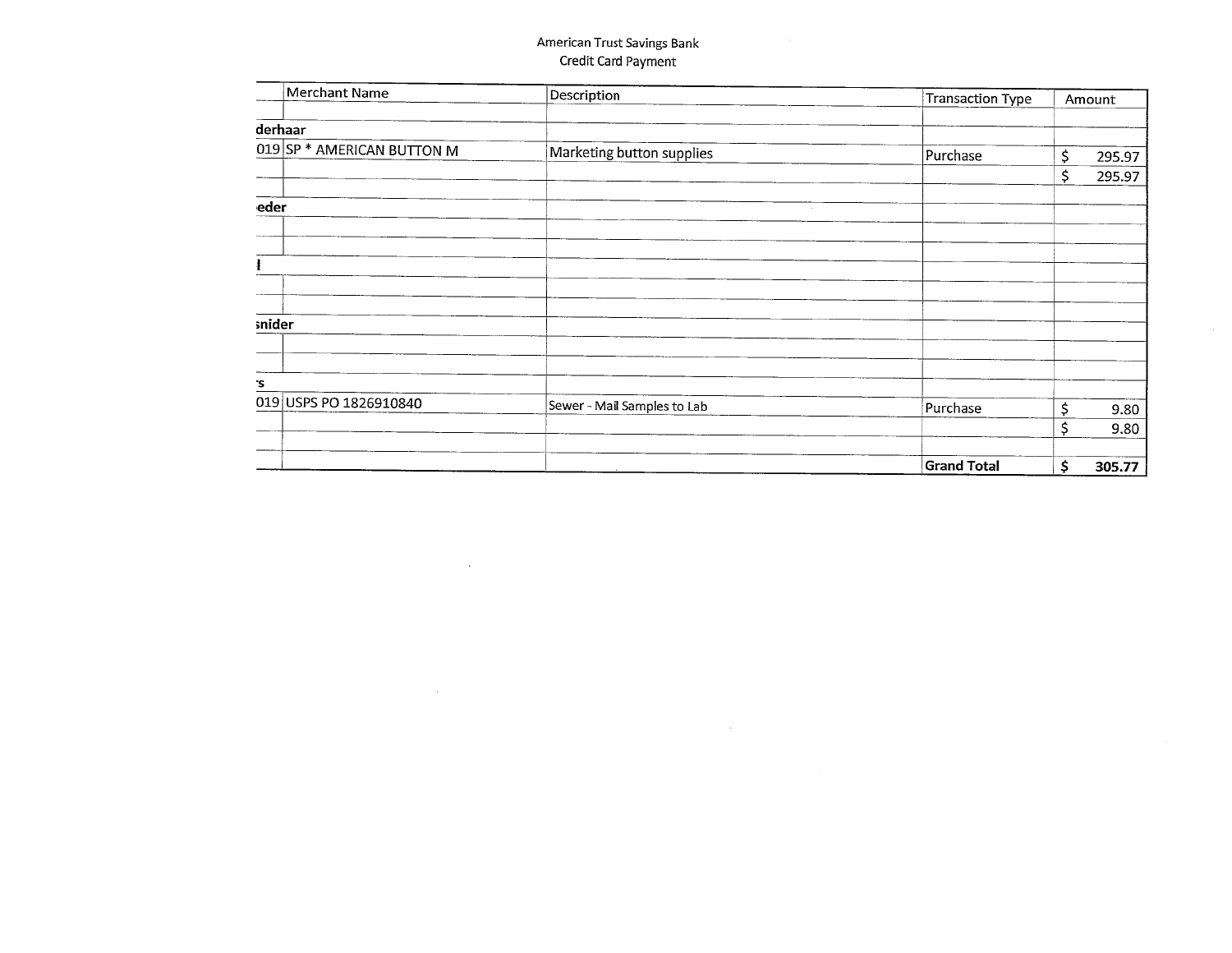|            | Meeting of the Dyersville City Council, Monday, June 17, 2019 #16-19                 |
|------------|--------------------------------------------------------------------------------------|
| Time:      | $6:00$ p.m.                                                                          |
| Place:     | Council Chambers                                                                     |
| Roll Call: | Present: Mayor: Jim Heavens, Council Members: Mike Oberbroeckling, Mike English, Tom |
|            | Westhoff & Mark Breitbach                                                            |
|            | Absent: Council Member Jim Gibbs                                                     |

Pledge of Allegiance

Council Member English moved to approve the Monday, June 17, 2019 agenda as presented seconded by Council Member Westhoff. Ayes: All Navs: None Absent: Gibbs Motion carried.

Council Member English moved to approve the Agenda Consent Calendar as presented seconded by Council Member Breitbach to Approve Bills; Approve Minutes: Council Meeting - June 3, 2019; Work Session - June 10, 2019; Special Council Meeting – June 13, 2019; Receive & File Minutes: Planning & Zoning, June 10, 2019; Class C Beer Permit & Class B Native Wine Permit w/Sunday Sales: McDermott Oil Company; Class E Liquor License, Class B Wine Permit, Class C Beer Permit (Carryout Beer) w/Sunday Sales: Hartig Drug Company, Inc.; Special Class C Liquor License (Beer/Wine) & Class B Wine Permit w/Outdoor Service & Sunday Sales: Textile Brewery LLC; Cigarette/Tobacco Permits: Casey's Marketing Co./dba Casey's General Store #2585; Dyersville Food Bank, Inc./dba Randy's Neighborhood Market; Fareway Stores, Inc. #8; Quik N Handi; Sundstop II, LLC; Blasting Permit: Bennett Explosives, July 1, 2019 to July 31, 2019; Council Approval of Debbie Moser Lease Agreement; Request from Downtown Market to close the corner of 1st St SW and 3rd Ave SW to the end of the green space June 29th, July 27th, August 31st and September 28th from 8 am - noon; Request from English Insurance requests the closure of alley directly behind their building located at 129 1st Ave E on July 25th from 11am - 2 pm; RESOLUTION NO. 56-19 APPROVING FINAL PLAT OF WESTRIDGE ESTATES 12TH ADDITION IN THE CITY OF DYERSVILLE, DELAWARE COUNTY, IOWA LOT 2 IN WESTRIDGE ESTATES 10TH ADDITION IN THE CITY OF DYERSVILLE, DELAWARE COUNTY, IOWA; RESOLUTION NO. 57-19 APPROVING PLAT OF SURVEY OF PARCEL 2019-37 PART OF THE SOUTHEAST QUARTER (SE1/4) OF THE SOUTHEAST QUARTER (SE1/4) OF SECTION TWELVE (12), TOWNSHIP EIGHTY-EIGHT NORTH (T88N), RANGE THREE WEST (R3W) OF THE FIFTH PRINCIPAL MERIDIAN, DELAWARE COUNTY, IOWA; RESOLUTION NO. 58-19 APPROVING PLAT OF SURVEY OF LOTS 1 & 2 OF COOHEY ADDITION, DUBUQUE COUNTY, IOWA COMPRISED OF LOTS 7 & 11 OF COOHEY SUBDIVISION DUBUQUE COUNTY, IOWA; Authorize City Administrator to Approve Change Orders; Change Order No. 1 - Westside Park Bridge - \$5,801.12; Change Order No.  $1 - 3$ rd St SW Bridge - \$12, 358.50; Receive & File: Staff Reports - Police, Public Works, Park & Recreation, Library, City Administrator; Miscellaneous Correspondence: Help Wanted – City Hall part-time Administrative Assistant; ECIA Newsletter, June, 2019. The following bills were approved for payment:

Page 1 of 5

| Acco                          | Chemicals                                        | \$ | 417.66    |
|-------------------------------|--------------------------------------------------|----|-----------|
| Ace Homeworks                 | <b>Supplies</b>                                  | \$ | 387.38    |
| <b>Alliant Energy</b>         | Electricity                                      | \$ | 5,884.31  |
| Amazon                        | Books                                            | \$ | 1,216.03  |
| American Trust & Savings Bank | Credit Card                                      | \$ | 606.58    |
| Atlantic Coca Cola            | Concession Supplies                              | \$ | 969.71    |
| <b>B.C.</b> Land Services     | Tree/Stump Removal                               | \$ | 3,800.00  |
| Baker & Taylor Books          | <b>Books</b>                                     | \$ | 1,796.90  |
| <b>Bard Materials</b>         | Lime/Rock/Concrete                               | \$ | 104.14    |
| Bi-County Disposal Inc.       | Garbage / Recycling                              | S  | 22,003.96 |
| <b>Black Hills Energy</b>     | Natural Gas                                      | S  | 656.31    |
| Boge Trailer Inc.             | <b>Equipment Rent</b>                            | \$ | 400.00    |
| Carquest Auto Parts           | Supplies                                         | \$ | 15.98     |
| Casey's General Store Inc     | Gas/Diesel                                       | \$ | 800.55    |
| Cengage Learning              | <b>Books</b>                                     | \$ | 555.01    |
| Center Point Publishing       | <b>Books</b>                                     | \$ | 357.91    |
|                               | Dyersville City Council Minutes<br>June 17, 2019 |    |           |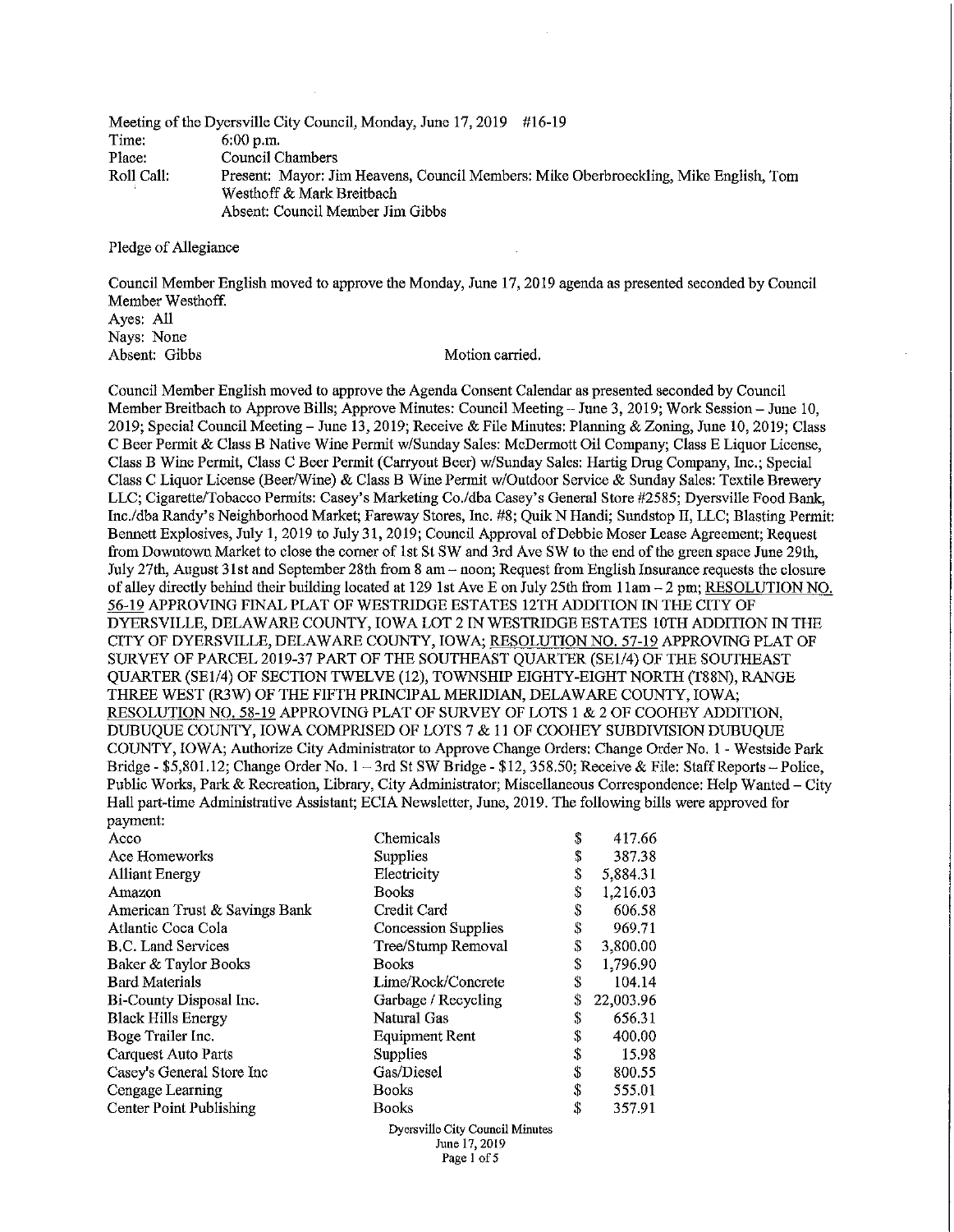| Century Link                        | Phone                                            | \$                        | 910.68       |
|-------------------------------------|--------------------------------------------------|---------------------------|--------------|
| City of Dubuque Health Services     | Inspection                                       | \$                        | 493.00       |
| Colibri Systems North America Inc   | Supplies                                         | \$                        | 513.24       |
| Comelec Services Inc                | Camera Install                                   | \$                        | 4,115.00     |
| Communications Engineering Company  | Contracts                                        | \$                        | 889.00       |
| Complete Office of Wisconsin        | Supplies                                         | \$                        | 128.46       |
| Computer Doctors Inc                | Computer Work/Equipment                          | \$                        | 4,907.90     |
| Computer Projects of Il Inc         | License                                          | $\boldsymbol{\mathsf{S}}$ | 171.60       |
| Cosselman, Wade                     | Reimbursement                                    | \$                        | 50.00        |
| Schwan's Home Service               | Concession Supplies                              | \$                        | 265.03       |
| Dalinc                              | Dues                                             | \$                        | 15.00        |
| Demco Educational Corp              | Supplies                                         | \$                        | 94.85        |
| Dickman, Tracey                     | Refund                                           | \$                        | 100.00       |
| Discount School Supply              | Supplies                                         | \$                        | 31.68        |
| Dyersville Area Chamber Of Commerce | Programs                                         | \$                        | 50.00        |
| Dyersville Commercial               | Legal Notices/Ads                                | \$                        | 975.51       |
| Dyersville Industries, Inc          | Tax Rebate                                       |                           | \$251,500.00 |
| Dyersville Young Professionals      | Meeting                                          | \$                        | 10.00        |
| Eagle Point Energy 5                | Solar Energy                                     | \$                        | 3,080.92     |
| Eick, Robert                        | Maintenance                                      | \$                        | 250.00       |
| Fareway Stores Inc.                 | Supplies                                         | \$                        | 28.52        |
| First Avenue Bakery                 | Refreshments                                     | \$                        | 44.00        |
| Fortres Grand Corporation           | License                                          | \$                        | 248.00       |
| Fuerste, Carew, Coyle, Juergens     | Legal Fees                                       | \$                        | 82.50        |
| Harter Custom Pumping Inc.          | Services                                         |                           | 2,175.00     |
| Harter Portable Restrooms LLC       | Services                                         |                           | 792.00       |
| Hartig Drug Company                 | Supplies                                         | \$\$\$                    | 17.98        |
| Hawkins Water Treatment             | Chemicals                                        | \$                        | 2,633.72     |
| Heiar Fencing & Supply              | Material/Labor                                   | \$                        | 21,768.20    |
| IIW Associates P C                  | <b>Engineer Fees</b>                             | \$                        | 5,653.00     |
| <b>Ingram Library Services</b>      | <b>Books</b>                                     | \$                        | 3,031.98     |
| Iowa City/County Management Assn.   | Registration                                     | \$                        | 150.00       |
| Iowa Dept Of Public Safety          | Fees                                             | \$                        | 600.00       |
| J & J Lawn Care                     | <b>Mowing Contract</b>                           | \$                        | 9,364.14     |
| $J & R$ Supply                      | Supplies                                         | \$                        | 130.12       |
| Jeff's Auto Service                 | Vehicle Maintenance                              | \$                        | 76.16        |
| John Deere Financial                | Supplies                                         |                           | 230.03       |
| K & K Logo Designs Ltd.             |                                                  |                           |              |
| Kanopy, Inc.<br>$-\cdot$            |                                                  | \$                        |              |
|                                     | Uniforms                                         | \$                        | 1,314.58     |
|                                     | Programs                                         | \$                        | 32,00        |
| Keystone Laboratories               | Testing                                          | \$                        | 50.00        |
| Knipper, Paul & Delaine             | Refund                                           | \$                        | 100.00       |
| Krapfl Inc, F L                     | Equipment/Labor                                  | \$                        | 1,972.51     |
| Kreeb Auto Inc                      | Parts/Labor                                      | \$                        | 2,443.24     |
| Kroeger Body Shop                   | Repair                                           | \$                        | 256.00       |
| Lacy, Zack                          | Reimbursement                                    | \$                        | 50.00        |
| Maiers, Tricia                      | Reimbursement                                    | \$                        | 36.88        |
| Mc2                                 | Supplies                                         | \$                        | 4,877.19     |
| Midwest Breathing Air LLC           | Supplies                                         | \$                        | 183.75       |
| <b>Midwest Business Products</b>    | Contract                                         | \$                        | 321.32       |
| <b>Motion Industries</b>            | Supplies                                         | \$                        | 743.50       |
| Mr. Lock & Key                      | Supplies/Labor                                   | \$                        | 85.00        |
| Myers-Cox Company                   | Supplies                                         | \$                        | 1,008.72     |
| Norther Lights Display              | Decorations                                      | \$                        | 372.61       |
| Overdrive                           | Electronic Media                                 | \$                        | 505.90       |
| Pitney Bowes Global Financial       | Lease                                            | \$                        | 137.10       |
| Postmaster                          | Supplies                                         | \$                        | 90.00        |
|                                     | Dyersville City Council Minutes<br>June 17, 2019 |                           |              |

 $\sim 10^7$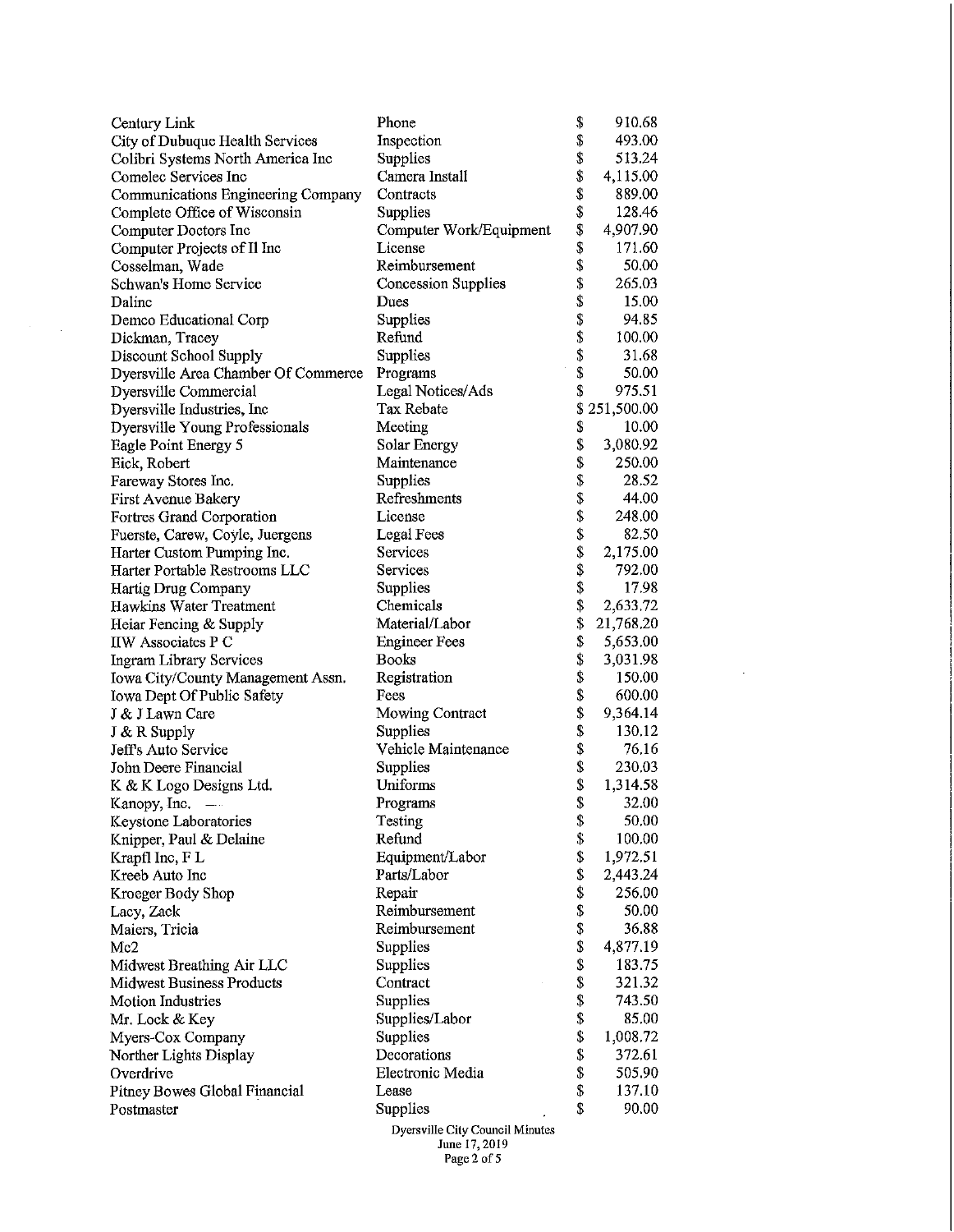|                     | Prier, Kim                      |    |               | Refund                   | \$<br>100.00    |
|---------------------|---------------------------------|----|---------------|--------------------------|-----------------|
|                     | Quik N Handi II                 |    |               | Gas/Diesel               | \$<br>326.62    |
|                     | Quill Corporation               |    |               | Supplies                 | \$<br>3.49      |
|                     | <b>RCB</b> Investments          |    |               | Sidewalk Replacement     | \$<br>76.44     |
|                     | RDG Planning & Design           |    |               | Services                 | \$<br>2,267.27  |
|                     | Recorded Books LLC              |    |               | <b>Books</b>             | \$<br>36.00     |
|                     | Scholastic Inc.                 |    |               | Programs                 | \$<br>177.00    |
|                     | School Life                     |    |               | Supplies                 | \$<br>152.50    |
|                     | Schrandt, Dawn                  |    |               | Meetings                 | \$<br>34.62     |
|                     | Servpro of Dubuque              |    |               | Cleaning                 | \$<br>4,181.31  |
|                     | Singsank, Tim                   |    |               | <b>Cleaning Services</b> | \$<br>300.00    |
|                     | Singsank, Tim & Joyce           |    |               | <b>Cleaning Services</b> | \$<br>255,00    |
|                     | Sodawasser, Jon                 |    |               | Reimbursement            | \$<br>50.00     |
|                     | Spahn & Rose Lumber Co          |    |               | Supplies                 | \$<br>64.32     |
|                     | Sundstop II LLC                 |    |               | Gas/Diesel               | \$<br>247.11    |
|                     | Tauke Motors                    |    |               | Vehicle Maintenance      | \$<br>979.75    |
|                     | Three Rivers FS Company         |    |               | Gas/Diesel               | \$<br>2,863.31  |
|                     | Treasurer, State of Iowa        |    |               | W.E.T. Tax               | \$<br>11,181.00 |
|                     | Tri-State Automatic Sprinkler   |    |               | Contracts                | \$<br>277.00    |
|                     | <b>Tyler Technologies</b>       |    |               | Training/Software        | \$<br>950.00    |
|                     | <b>United Parcel Service</b>    |    |               | <b>Shipping Charges</b>  | \$<br>32.92     |
|                     | Verizon Wireless                |    |               | Phone                    | \$<br>21.06     |
|                     | Vonderhaar, Shirley             |    |               | Programs                 | \$<br>175.40    |
|                     | Water & Resource Recover Center |    |               | <b>Testing Fees</b>      | \$<br>112.00    |
| Weber Paper Company |                                 |    | Supplies      | \$<br>258.12             |                 |
| Wilgenbusch, Drew   |                                 |    | Reimbursement | \$<br>50.00              |                 |
|                     | Windstream                      |    |               | Phone                    | \$<br>123.70    |
| Zuercher, Austin    |                                 |    | Reimbursement | \$<br>50.00              |                 |
|                     | Zurawski, Paul                  |    |               | Reimbursement            | \$<br>60.00     |
| 001                 | <b>General Fund</b>             | \$ | 83,931.05     |                          |                 |
| 002                 | Library Trust                   | \$ | 521.05        |                          |                 |
| 110                 | Road Use Fund                   | \$ | 5,891.50      |                          |                 |
| 112                 | Trust and Agency Fund           | \$ | 300.00        |                          |                 |
| 135                 | <b>TIF District Fund</b>        |    | \$246,500.00  |                          |                 |
| 301                 | Capital Projects Fund           | \$ | 8,246.71      |                          |                 |
| 600                 | Water Fund                      | \$ | 14,486.60     |                          |                 |
| 610                 | Sewer Fund                      | \$ | 13,538.76     |                          |                 |
| 670                 | Solid Waste Fund                | \$ | 22,120.22     |                          |                 |

 $$395,535.89$ -Bills List Total= Roll call vote: Ayes: Breitbach, Westhoff, English, Oberbroeckling  $\mathcal{L}$ Nays: None Absent: Gibbs

Motion carried.

Council Member Oberbroeckling moved to open the Public Hearing on Proposed Development Agreement with Hall of Fame, LLC seconded by Council Member English. Ayes: All Nays: None Absent: Gibbs Motion carried.

Jacque Rahe, DEDC Executive Director, explained that it will be a 10,000 square feet professional arts building along Hwy 20 with Regional Medical Center already announcing that they will be in part of the building. An undisclosed business with high paying jobs will also be occupying space. The building fits in with the comprehensive plan. The estimated value of project is \$1,500,000 with the opportunity for the expansion of another professional arts building.

> Dyersville City Council Minutes June 17, 2019 Page 3 of 5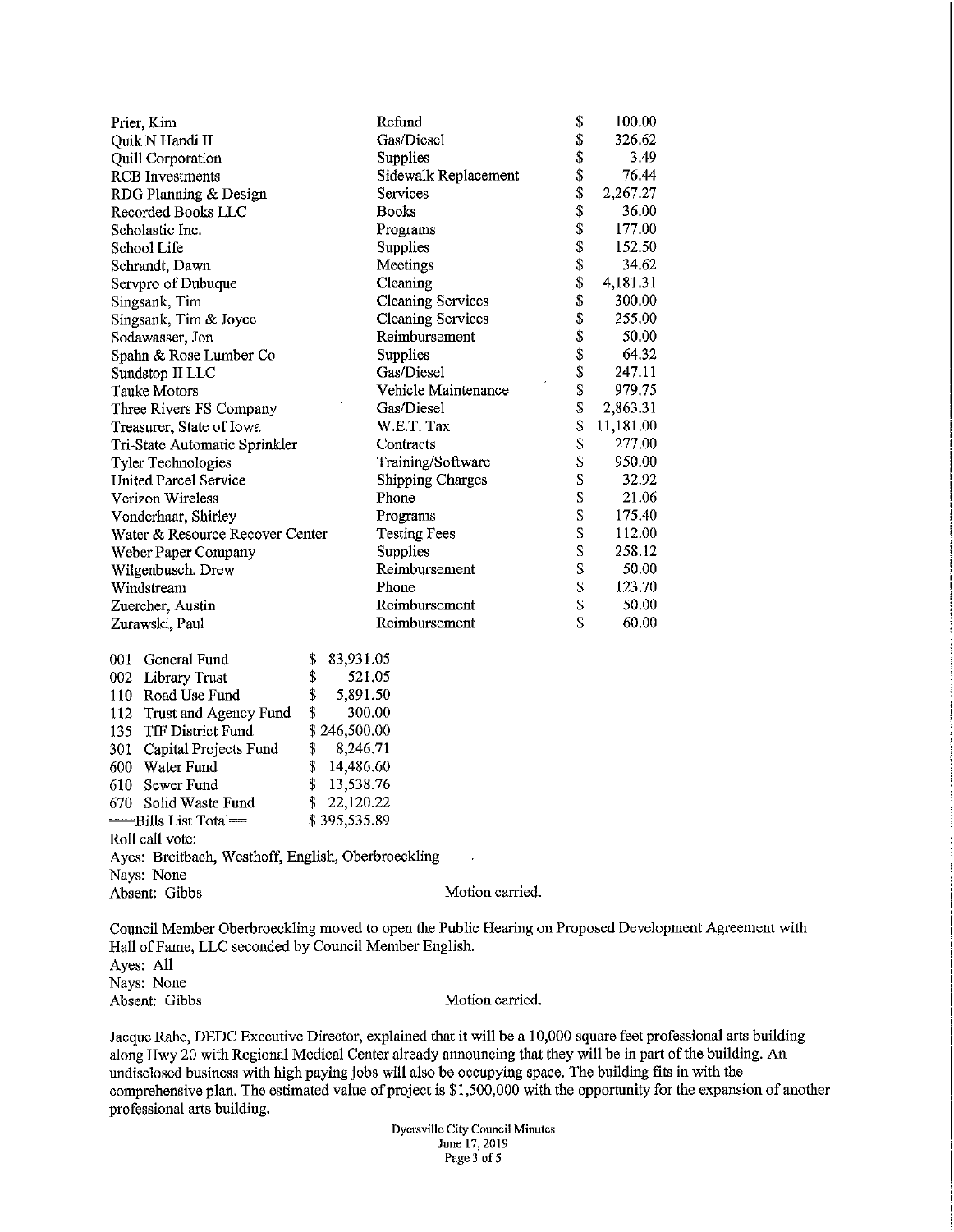Council Member English moved to close the Public Hearing seconded by Council Member Westhoff. Aves: All Nays: None Absent: Gibbs Motion carried.

Council Member Westhoff moved to approve RESOLUTION NO. 60-19 APPROVING DEVELOPMENT AGREEMENT WITH HALL OF FAME, LLC, AUTHORIZING ANNUAL APPROPRIATION TAX INCREMENT PAYMENTS AND PLEDGING CERTAIN TAX INCREMENT REVENUES TO THE PAYMENT OF THE AGREEMENT seconded by Council Member Breitbach. Roll call vote: Ayes: Oberbroeckling, Westhoff, Breitbach Nays: English Absent: Gibbs Motion carried.

Council Member Westhoff moved to open the Public Hearing on Proposed Development Agreement with Hackney-Ehrisman, LLC seconded by Council Member Oberbroeckling. Aves: All Nays: None Absent: Gibbs Motion carried.

Jacque Rahe, DEDC Executive Director, this building will be a dance studio along with having a couple of studio spaces available for rent.

Council Member English moved to close the Public Hearing seconded by Council Member Westhoff. Aves: All Nays: None Absent: Gibbs Motion carried.

Council Member English moved to approve RESOLUTION NO. 61-19 APPROVING DEVELOPMENT AGREEMENT WITH HACKNEY-EHRISMAN, LLC, AUTHORIZING ANNUAL APPROPRIATION TAX INCREMENT PAYMENTS AND PLEDGING CERTAIN TAX INCREMENT REVENUES TO THE PAYMENT OF THE AGREEMENT seconded by Council Member Oberbroeckling. Roll call vote: Ayes: Westhoff, English, Oberbroeckling, Breitbach Nays: None Absent: Gibbs Motion carried.

Council Member Oberbroeckling moved to open the Public Hearing on Proposed Development Agreement with Briley, LLC seconded by Council Member Westhoff. Ayes: All Nays: None Absent: Gibbs Motion carried.

With there being no written or oral comments received Council Member English moved to close the Public Hearing seconded by Council Member Oberbroeckling. Aves: All Nays: None Absent: Gibbs Motion carried.

Council Member Oberbroeckling moved approve RESOLUTION NO. 62-19 APPROVING DEVELOPMENT AGREEMENT WITH BRILEY, LLC, AUTHORIZING ANNUAL APPROPRIATION TAX INCREMENT PAYMENTS AND PLEDGING CERTAIN TAX INCREMENT REVENUES TO THE PAYMENT OF THE AGREEMENT seconded by Council Member English. Roll call vote: Ayes: Breitbach, Oberbroeckling, English, Westhoff Nays: None Absent: Gibbs Motion carried

> Dyersville City Council Minutes June 17, 2019 Page 4 of 5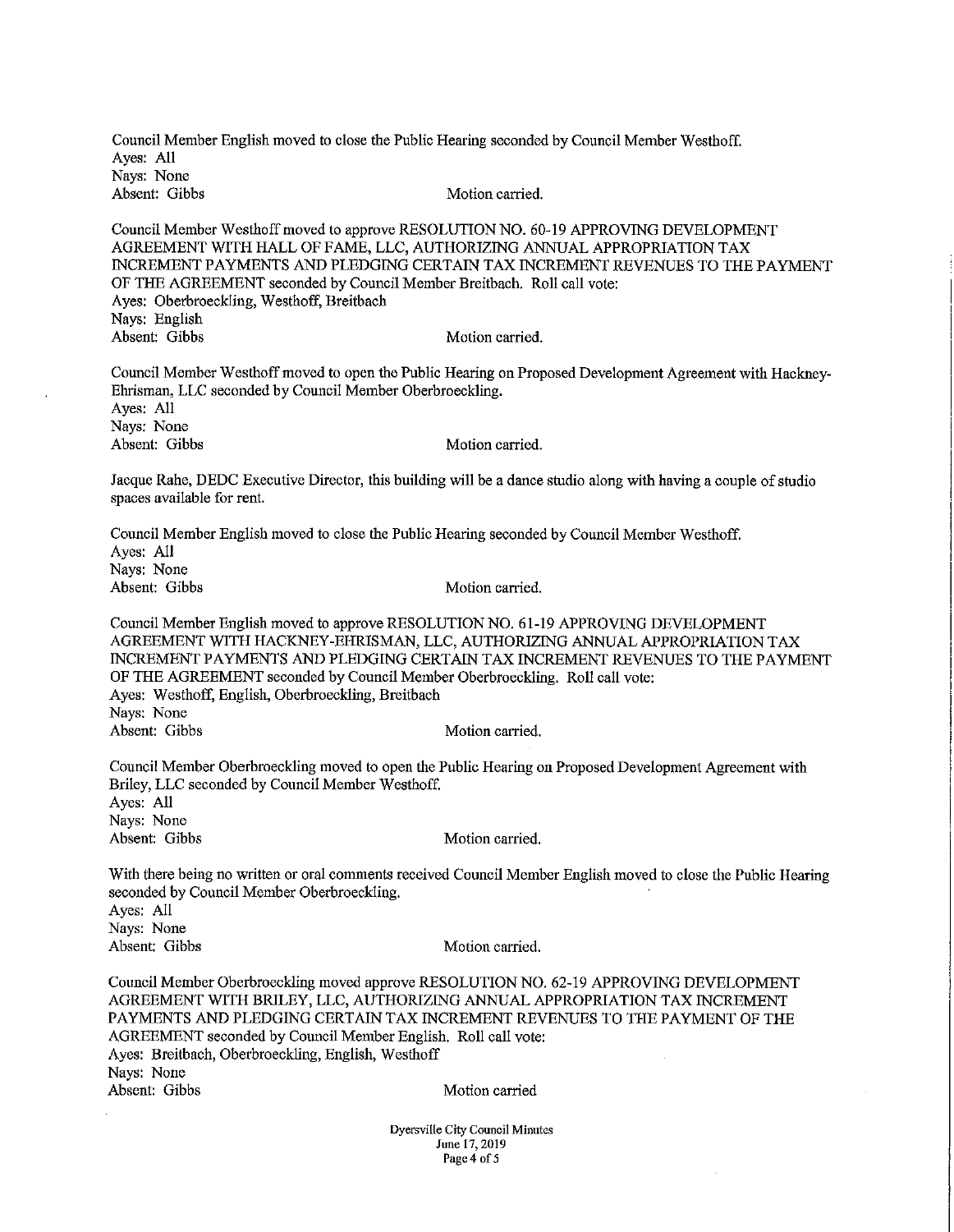Council Member English moved approve RESOLUTION NO. 63-19 SETTING A DATE OF MEETING AT WHICH IT IS PROPOSED TO APPROVE A DEVELOPMENT AGREEMENT WITH ARCHIPROP, L.C., INCLUDING ANNUAL APPROPRIATION TAX INCREMENT PAYMENTS. SET DATE FOR JULY 1, 2019 AT 6:00 P.M. seconded by Council Member Breitbach. Roll call vote: Ayes: English, Westhoff, Breitbach, Oberbroeckling Navs: None Absent: Gibbs Motion carried

Council Member Breitbach moved to approve RESOLUTION NO. 64-19 AUTHORIZING ECONOMIC DEVELOPMENT GRANT AGREEMENT WITH DYERSVILLE ECONOMIC DEVELOPMENT CORPORATION seconded by Council Member Oberbroeckling. Roll call vote: Ayes: Westhoff, Breitbach, English, Oberbroeckling Nays: None Absent: Gibbs Motion carried.

Council Member English moved to approve RESOLUTION NO. 65-19 AWARDING AUDITS OF THE CITY OF DYERSVILLE CONTRACT TO HOGAN-HANSEN for FY19, FY20 & FY21 seconded by Council Member Breitbach. Roll call vote: Ayes: English, Oberbroeckling, Westhoff, Breitbach Nays: None Absent: Gibbs Motion carried.

Council Member Oberbroeckling moved to approve RESOLUTION NO. 66-19 APPROVE AND AUTHORIZE CITY ADMINISTRATOR TO PURCHASE 2019 ENVIROSIGHT SEWER CAMERA SYSTEM AND TRAILER in the amount of \$195,222.39 from Bruce Equipment Menomonee Falls, Wisconsin seconded by Council Member Westhoff. Roll call vote: Ayes: Oberbroeckling, English, Breitbach, Westhoff Navs: None Absent: Gibbs Motion carried.

Council Member English moved approve RESOLUTION NO. 67-19 AUTHORIZING AND APPROVING A CERTAIN LOAN AGREEMENT, PROVIDING FOR THE ISSUANCE OF \$5,855,000 GENERAL OBLIGATION CORPORATE PURPOSE BONDS, SERIES 2019, AND PROVIDING FOR THE LEVY OF TAXES TO PAY THE SAME seconded by Council Member Oberbroeckling. Roll call vote: Ayes: Breitbach, Oberbroeckling, English, Westhoff Navs: None

Absent: Gibbs

Motion carried

Council Member English moved to adjourn at 7:35 p.m. seconded by Council Member Breitbach. Ayes: All Nays: None Absent: Gibbs Motion carried.

ATTEST:

James A. Heavens, Mayor

Tricia L. Maiers, City Clerk/Treasurer

Dyersville City Council Minutes June 17, 2019 Page 5 of 5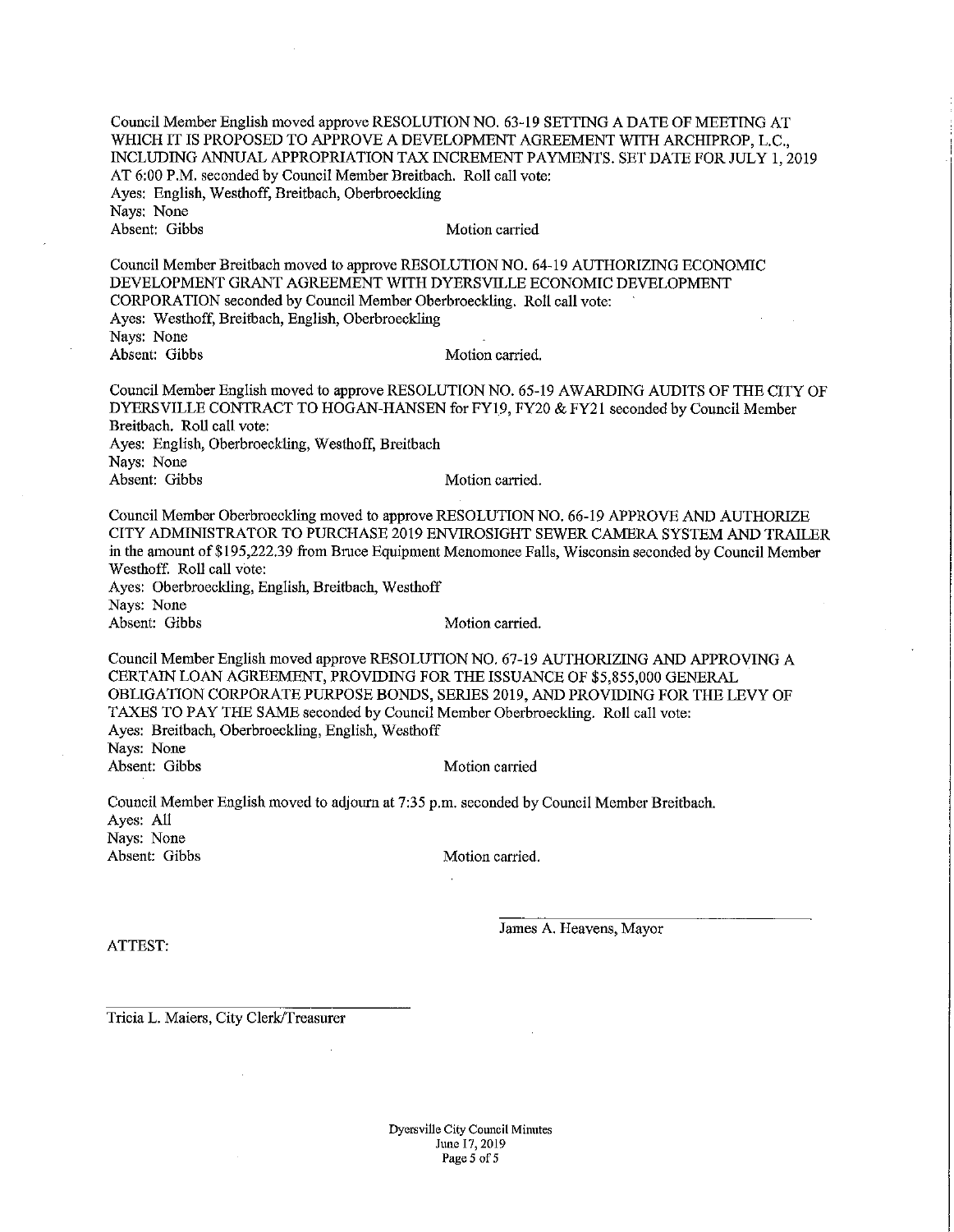### James Kennedy Public Library Board of Trustees Minutes of the May 14, 2019 Meeting

The regular monthly meeting of the Board of Trustees of the James Kennedy Public Library was held on Tuesday, May 14, 2019, in the program room. Present: Mary Jane Meade, Pat Valant. Angela English, Joe Petsche, Mike Mullis, Catherine O'Hea, Sue Engelbrecht, Library Director Shirley Vonderhaar. Absent: None. City Council Liaison Tom Westoff was also present.

- 1. President Angela English called the meeting to order at 7:01 p.m.
- Agenda: Kramer MOVED "approval of the agenda" which motion was seconded by  $2.$ Mullis and CARRIED. Ayes: English, Valant, Petsche, Mullis, Kramer, Engelbrecht, O'Hea and Meade. Nays: None
- 3. Agenda Consent Calendar
	- Minutes of Previous Meetings: April 16, 2019 Regular Meeting
	- Correspondence & Communication  $\bullet$
	- April Librarian's Report
	- Bills:
		- o April Claims Report
		- o Library Claims for May
		- o April & May Credit Card Claims
		- Budget Reports
			- o April City Report
			- o April Library Report
		- **Trust Account Reports** 
			- o April Bank Statement
			- o April Balance Report
			- o Trust Account Expenditure Report
			- o April Donations Form
				- Joyce Bries: \$15.00 Adopt-a-book
				- Ray Rardin: \$150.00 Memorial
				- Mona Schemmel: \$20.00 Children's program donation
				- Coloring Book Sales: \$25.00
				- NLW Yard Sign Fundraiser: \$60.00
				- History Books and Coins: \$60.00
				- · Build-a-Basket Fundraiser: \$1804.00
				- Wine and Beer Tasting Fundraiser: \$1200.00
				- 50/50 Raffle: \$107.00
				- Wine and Beer Tasting Donation: \$40.00
		- Program Reports
			- o April Report on Programs and Attendance
			- o May Calendar of events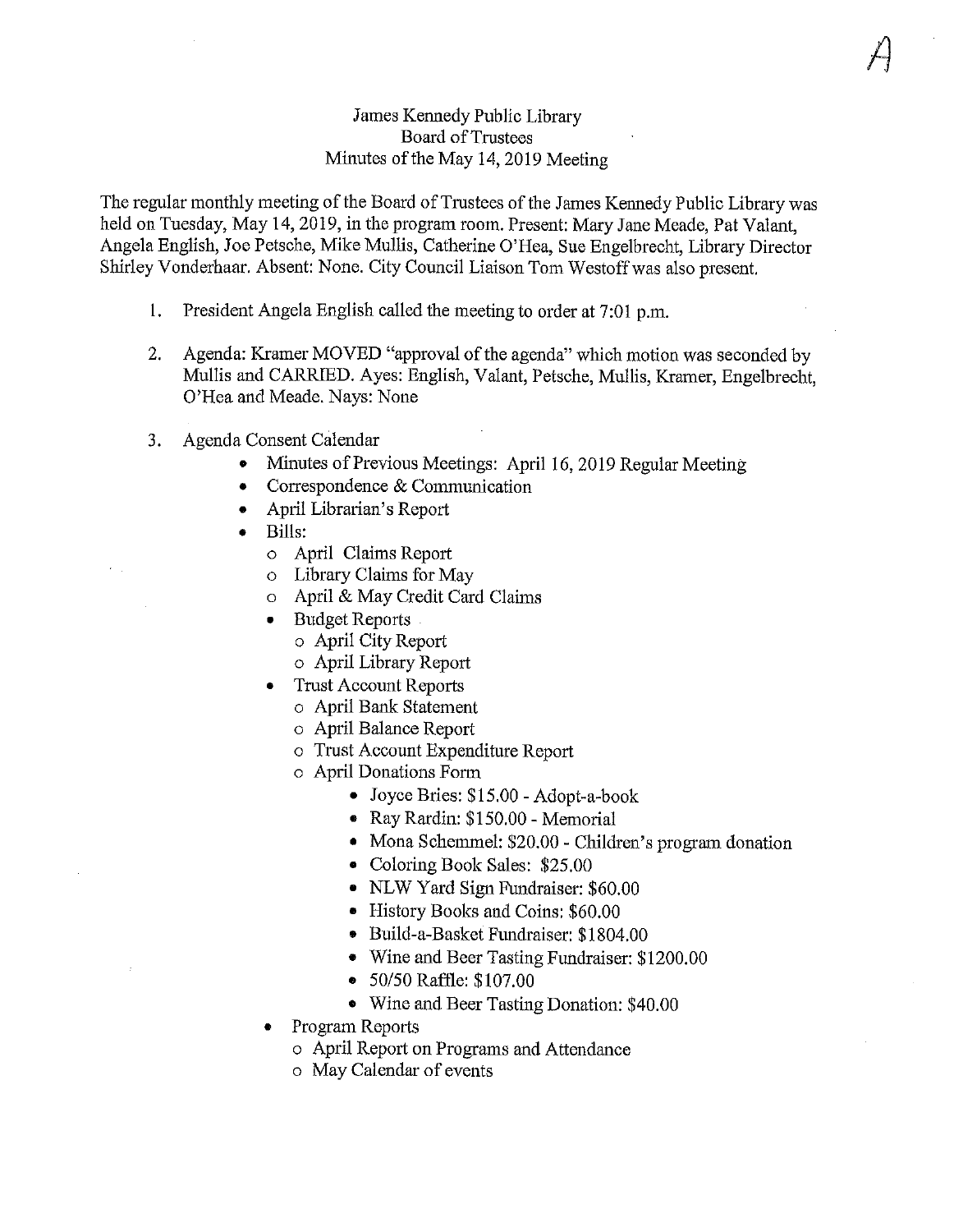o Schedule for upcoming programs

- Grant Report: The DRA grants are scheduled to be announced May 21. The State Library of Iowa is offering technology grants. JKPL is considering applying for grant funds for circulating STEAM kits or similar project.
- Friends of the Library Report: The used book sale is scheduled for July 18-20. The Circa 21 bus trip is scheduled for 10/16/19.

Valant MOVED "approval of the consent items" which was seconded by O'Hea and CARRIED. Ayes: English, Valant, Petsche, Mullis, Kramer, Engelbrecht, O'Hea and Meade. Nays: None

- Update on JKPL Endowment: Angela is still working on making connections for initial donation  $\overline{4}$ . to establish the endowment.
- 5. Executive Committee Report: No report
- 6. Fundraising Committee Report: Wine and Beer Tasting Fundraiser successful with 64 tickets sold. Plant sale fundraiser is May 18 from 8:00-10:00 am. Candy bars sales to start soon. JKPL will sell frozen treats at June 14 Downtown Friday Night.
- 7. Furnishings, Art & Facilities Committee Report: No report
- Marketing Committee Report: Radio interview and trunk promotion were held during National 8. Library Week. The library's 60<sup>th</sup> Anniversary will be celebrated in September.
- 9. Personnel Committee Report: No report
- 10. Finance Committee Report: No report
- 11. Policy Committee Report: Committee working on emergency disaster plan.
- 12. Strategic Planning Report: Edge Assessment Plan 2.0 version is available to be completed and the JKPL has been asked to complete soon to help develop benchmarks.
- 13. Meetings and Training
	- **Board Training**  $\bullet$
	- Upcoming: ILA will be in October and will be combined with the Nebraska conference.
	- Recently Attended: Dawn and Shirley each attended one day of the ILA Symposium.  $\bullet$ Patron Privacy was a topic that will be discussed at an upcoming policy committee meeting.
- 14. Oral Presentations

Engelbrecht MOVED "adjournment of meeting at 7:43 pm" which was seconded by O'Hea and CARRIED. Ayes: English, Valant, Petsche, Mullis, Kramer, Engelbrecht, O'Hea and Meade. Nays: None

NJ Misde

Mary Jane Meade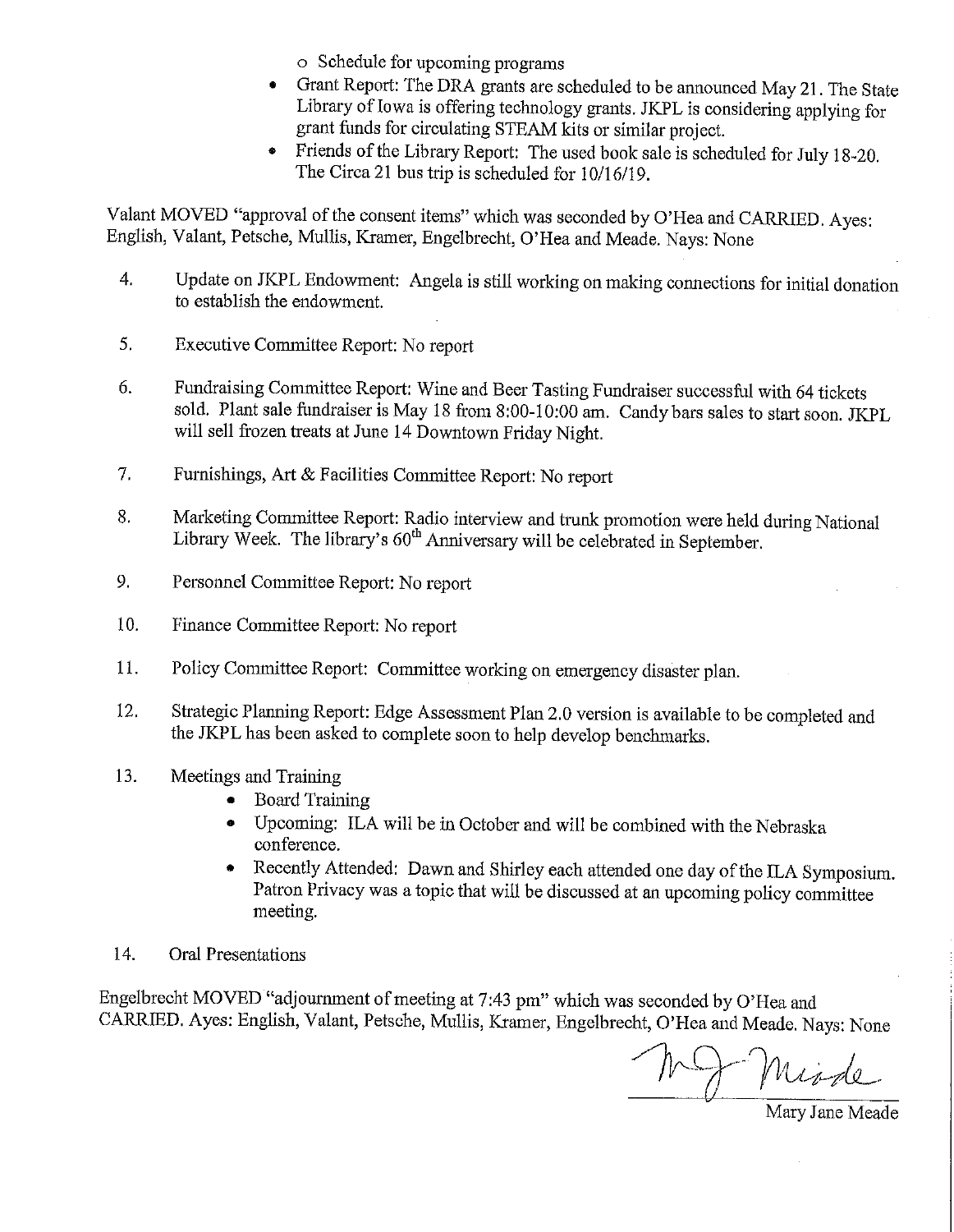# There is no supporting

documentation for this item.